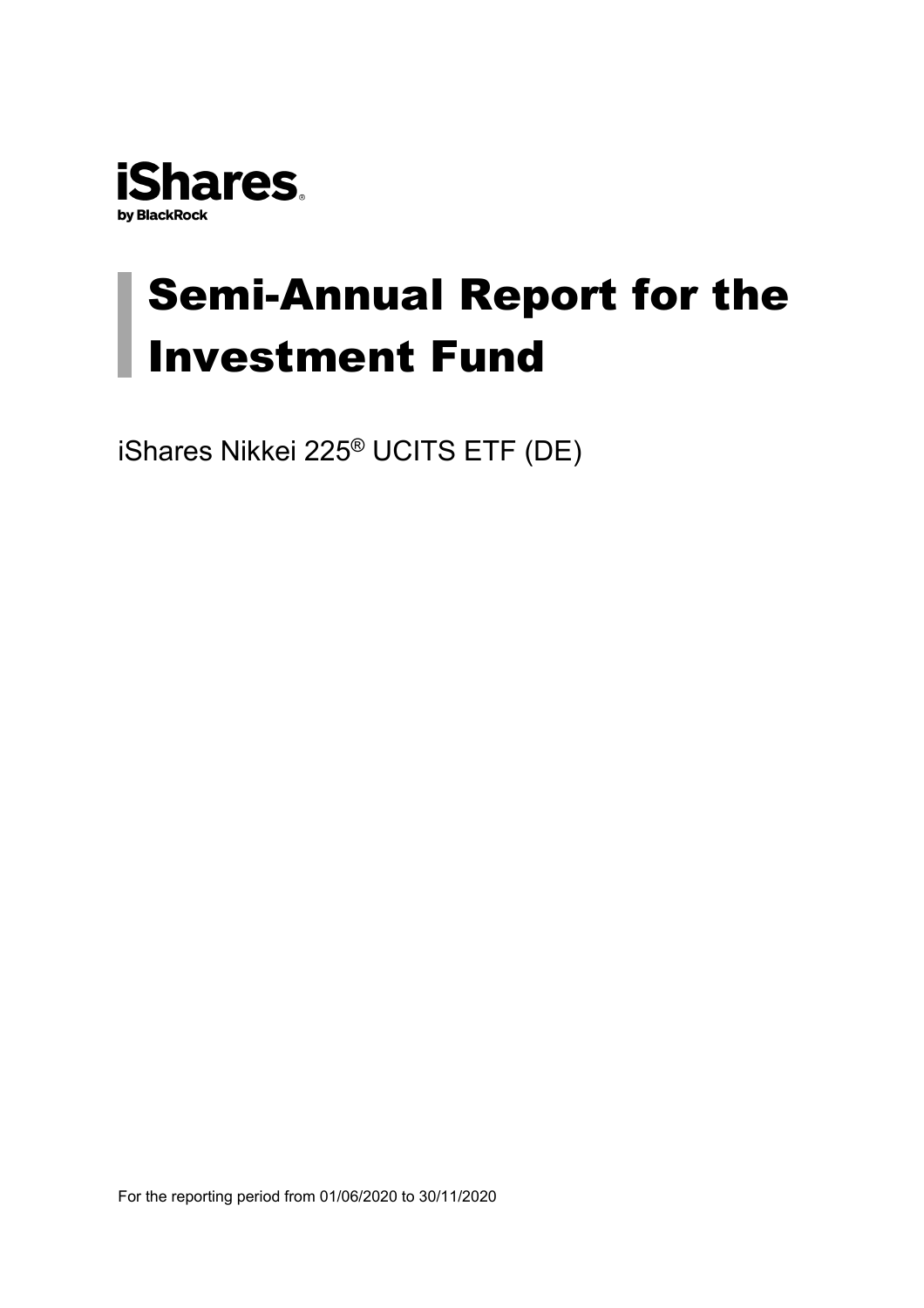

**Contents** 

| Notice and Note on Licences                                           | 3  |
|-----------------------------------------------------------------------|----|
| Additional Information for Investors in Austria and France            |    |
| Report of the Management Board                                        | .5 |
| Semi-Annual Report for iShares Nikkei 225 <sup>®</sup> UCITS ETF (DE) | 6  |
| General Information                                                   | 15 |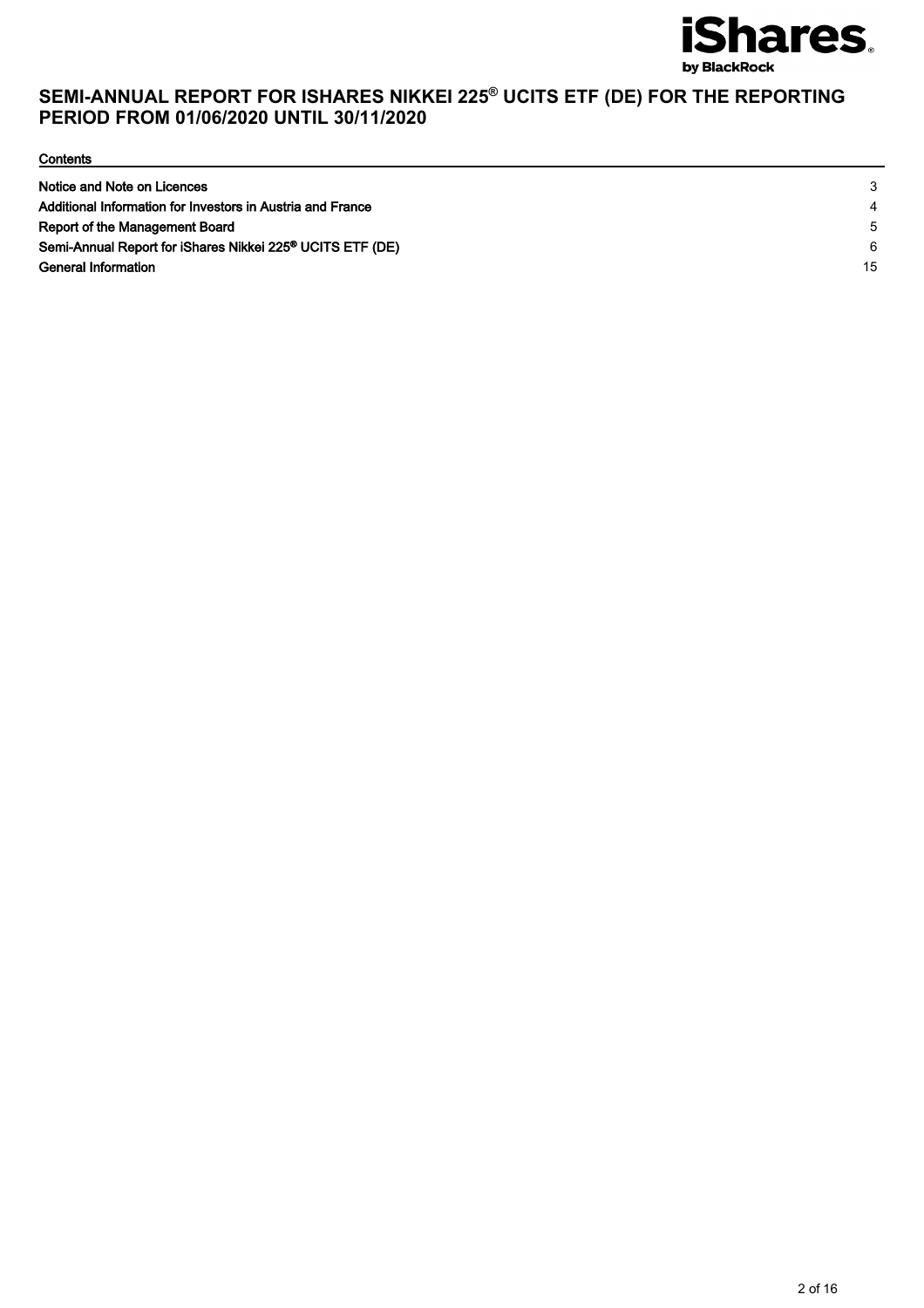

#### Notice

The investment fund named in this report is governed by German law. Fund units are bought on the basis of the currently valid prospectus and investment conditions, supplemented by the most recent annual report concerned and also by the semi-annual report if such a report exists that is more recent than the last annual report.

The annual and semi-annual reports were drawn up in German and translated into other languages.

Only the German version is legally binding.

#### Note on Licences

#### Legal information

The German iShares funds mentioned in this document are investment funds subject to the German Investment Code. These funds are managed by BlackRock Asset Management Deutschland AG and are regulated by the Federal Financial Supervisory Authority (BaFin).

#### For investors in Germany

The sales prospectuses of the funds issued in Germany are available free of charge electronically and in hard copy from BlackRock Asset Management Deutschland AG, Lenbachplatz 1, 80333 Munich, Germany, Tel.: +49 (0) 89 42729 – 5858, Fax: +49 (0) 89 42729 – 5958, info@iShares.de.

#### Risk warnings

The value of investments in all the iShares funds may fluctuate, and investors may not get back the amount invested. Past performance may not be repeated and is no guarantee of future returns. Investment risks from market and currency losses as well as high volatility and concentration risk cannot be excluded.

#### Index – Disclaimers of liability

The Nikkei Stock Average is protected by copyright and is calculated by Nihon Keizai Shimbun, Inc., the sole and exclusive owner of the copyright and other rights to the intellectual property of the Nikkei Stock Average itself and the methods of calculating the Nikkei Stock Average. Nihon Keizai Shimbun, Inc. (Licensor) grants a licence to the licensee for use of the Nikkei Stock Average as a basis for the fund traded on an exchange (Exchange-Traded Fund, ETF). The ETF is not promoted, supported, sold or distributed by the Licensor and apart from the granting of the licence to the licensee, there is no connection between the Licensor and the ETF. The ETF is managed exclusively at the licensee's risk and the Licensor does not assume any obligation or responsibility for management or the licensee's transactions with the ETF.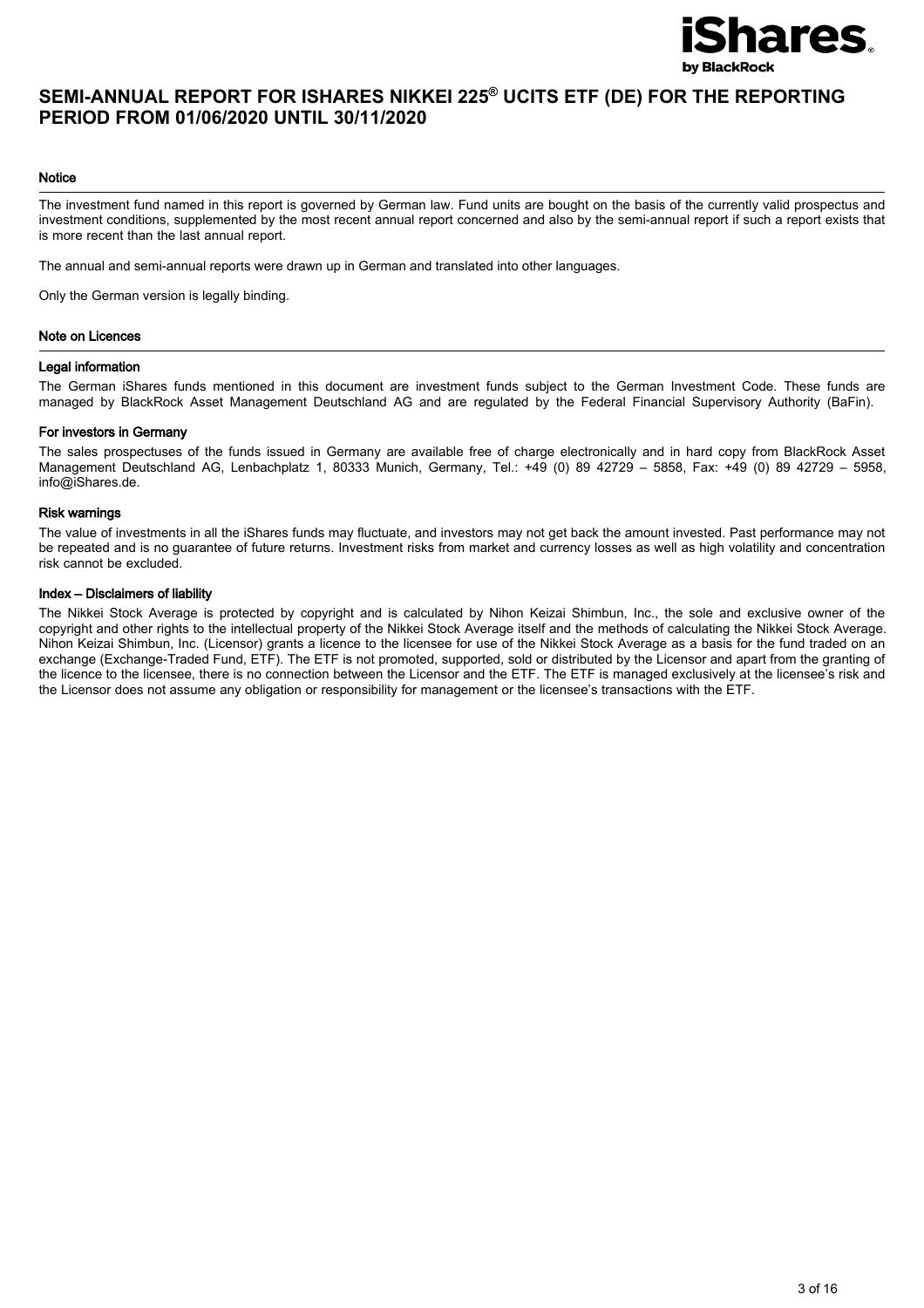

#### Additional Information for Investors in Austria and France

The sales prospectuses, including investment terms and conditions, annual reports and semi-annual reports can be obtained, without charge, from the relevant paying agent and distributor.

#### Paying Agent and Distributor in Austria:

UniCredit Bank Austria AG Schottengasse 6-8 1010 Vienna, Austria

#### Tax Representative in Austria:

Ernst & Young Wagramer Str. 19 1220 Vienna, Austria

#### Paying Agent and Distributor in France:

BNP Paribas Securities Services 20, BD. des Italiens 75009 Paris, France

#### Additional information for investors in countries outside Germany:

#### Total expense ratio (TER): 0.51%.

The total expense ratio expresses all costs and payments (not including transaction costs) borne by the fund during the past 12 months in relation to the average net asset value of the fund's assets.

#### Performance of the fund over the last three calendar years:

31/12/2016 – 31/12/2017: +20.18% 31/12/2017 – 31/12/2018: -10.96% 31/12/2018 – 31/12/2019: +19.70%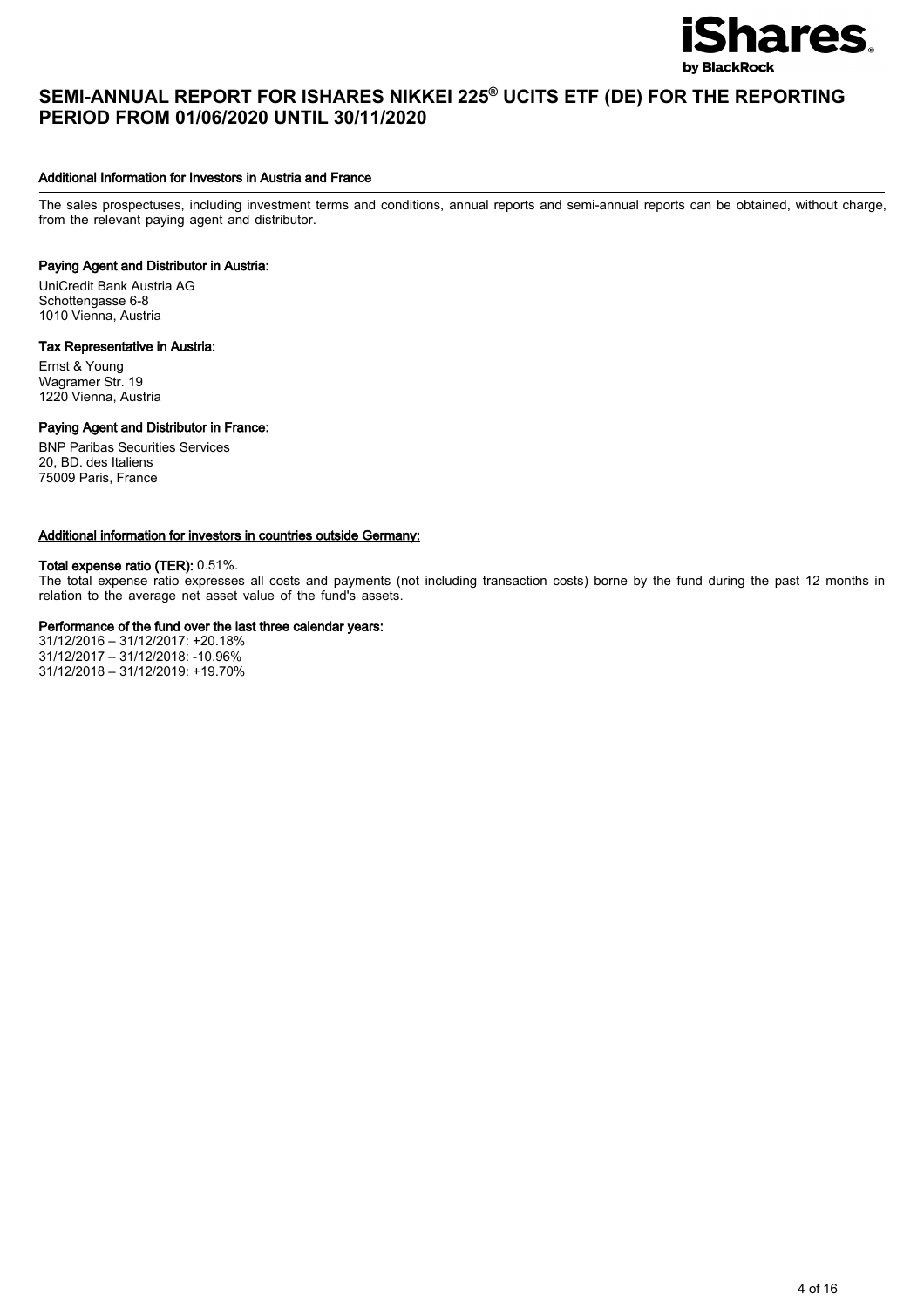

#### Report of the Management Board

#### Dear Investors,

BlackRock Asset Management Deutschland AG can look back on a dynamic performance on the market for exchange-traded products (ETPs) in the 2020 reporting period. iShares in particular benefited from this performance. At the European level, iShares generated net cash inflows of around USD 32.3 billion or EUR 27.6 billion as of 30 September 2020 (Comparative period 2019: USD 39,0 billion or EUR 35.8 billion). BlackRock is the world leader in ETFs under the iShares brand.

The range of iShares ETFs currently comprises 451 funds admitted for sale in Germany. This gives investors in this country easy and diversified access to a variety of global markets and asset classes. Around one sixth (54) of these exchange-traded index funds are set up in Germany and can be recognised by the "(DE)" in the fund name.

As of 30 November 2020, the volume of German funds under management was EUR 39.0 billion. The volume of the 21 sub-funds admitted for public distribution was EUR 7.1 billion on the same date. This Semi-Annual Report provides you with detailed information about the performance of our index funds.

Looking ahead to economic growth in the industrialised nations, despite a recovery of the global economy over the summer months, we expect a drastic decline primarily driven by the impact of the coronavirus pandemic (COVID-19). However, monetary and fiscal policy countermeasures on an unprecedented scale were able to reduce the damage caused by the pandemic. We nevertheless expect the consequential damage to the economy to last well into 2021 at the very least. In turbulent times like these, investors continue to rely on ETFs: in our opinion, demand for transparent investment products that can be traded daily and that allow flexible positioning in all major markets and investment segments will continue to grow moderately in 2020. Since ETFs – like shares – are traded on exchanges, they can easily be bought or sold on each trading day. This has been particularly helpful to investors during the recent market volatility, allowing them to trade when they needed to most.

Institutional and private investors do not just value iShares ETFs as components of their portfolios for implementing their own investment ideas. As the funds become more widespread, the demand for ETF-based insurance solutions, ETF savings schemes and asset management products based on ETFs also grows. In this context, we have worked with partners to design models that offer suggestions for suitable asset allocations for investor types with different risk/reward profiles. In the reporting period, this included developing model portfolios for banks, various online brokers and providers of digital asset management services, commonly known as robo-advisors. In the European ETF market, iShares is still excellently positioned as a provider from the onset. We continue to invest in excellent service and products that meet our customers' needs. We intend to further extend our market leadership by means of continuous and innovative expansion of our offering. The strategic competitive advantages of iShares ETFs include high market liquidity, tight bid/ask spreads and highly accurate index replication.

For more information, please visit our website www.iShares.de or call us on +49 (0) 89 42729 - 5858.

We would like to thank you for your confidence and look forward to continued partnership and cooperation.

The Board of BlackRock Asset Management Deutschland AG

M. May & Glad

Dirk Schmitz **Harald Klug Peter Scharl**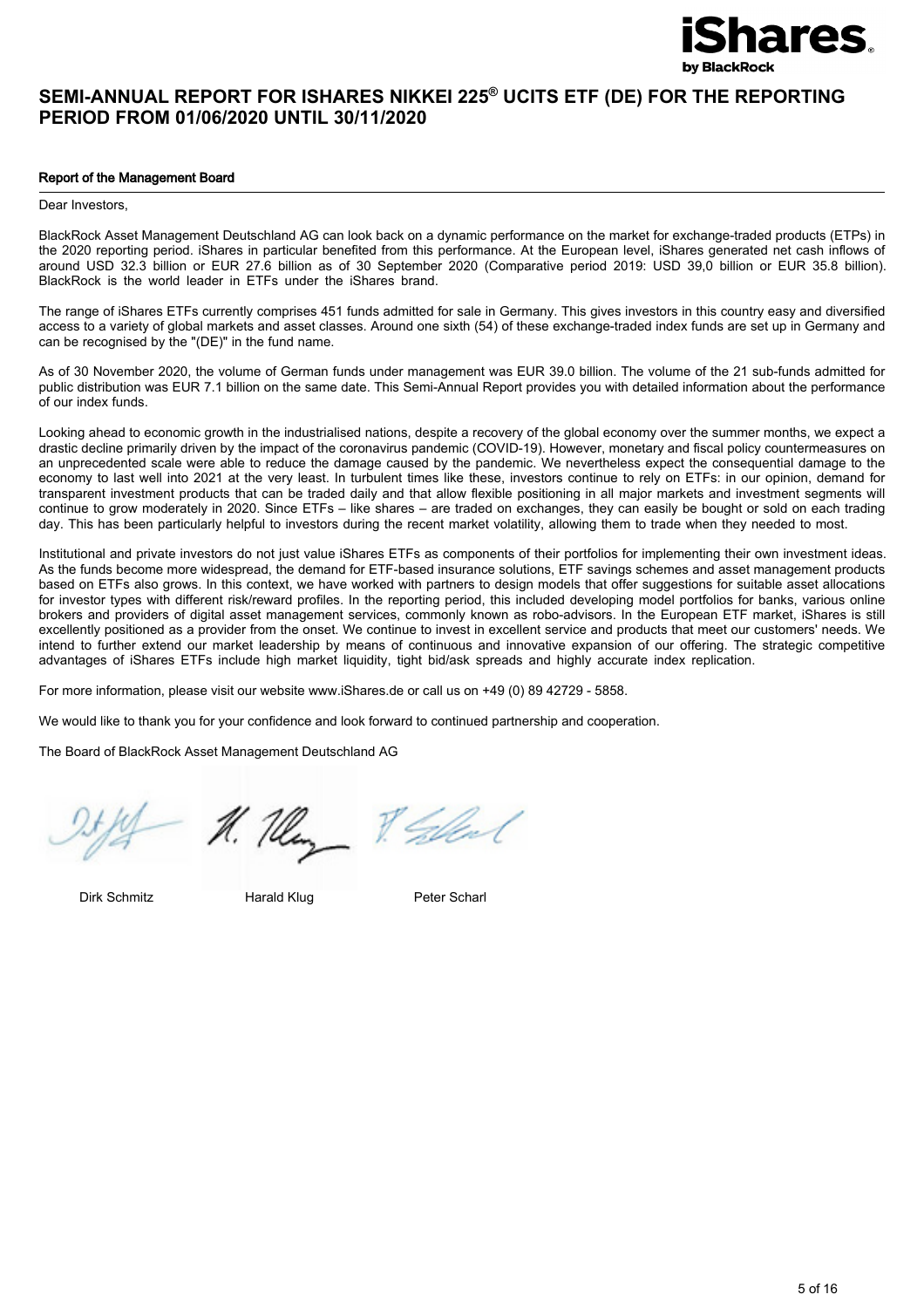

#### Statement of assets and liabilities as at 30/11/2020

|                                                                 | <b>Market value</b> | % of Fund-           |
|-----------------------------------------------------------------|---------------------|----------------------|
|                                                                 | in JPY              | assets <sup>1)</sup> |
| I. Assets                                                       | 18,523,681,752.00   | 100.12               |
| 1. Shares                                                       | 18.382.917.150.00   | 99.36                |
| Commercial & service sector                                     | 6,881,430,820.00    | 37.19                |
| Financial sector                                                | 356,533,530.00      | 1.93                 |
| Healthcare                                                      | 2,036,294,750.00    | 11.01                |
| Industrial manufacturing, including the construction industry   | 4,092,187,800.00    | 22.12                |
| Manufacture of industrial raw materials and semi-finished goods | 2,385,349,870.00    | 12.89                |
| Production of foodstuffs and consumer goods                     | 640,295,100.00      | 3.46                 |
| Supply, disposal                                                | 28,202,980.00       | 0.15                 |
| Technology sector                                               | 1,548,513,800.00    | 8.37                 |
| Telecoms                                                        | 56,516,000.00       | 0.31                 |
| Transport                                                       | 357,592,500.00      | 1.93                 |
| 2. Derivatives                                                  | 12,705,000.00       | 0.07                 |
| Forward contracts                                               | 12,705,000.00       | 0.07                 |
| 3. Receivables                                                  | 67,063,899.00       | 0.36                 |
| 4. Bank accounts                                                | 54,329,703.00       | 0.29                 |
| 5. Other assets                                                 | 6,666,000.00        | 0.04                 |
| II. Liabilities                                                 | -22,079,618.00      | $-0.12$              |
| Liabilities arising from loans                                  | $-744.130.00$       | $-0.00$              |
| Other liabilities                                               | $-21,335,488.00$    | $-0.12$              |
| III. Fund assets                                                | 18.501.602.134.00   | 100.00               |

1) Rounding of percentages during the calculation may result in slight rounding differences.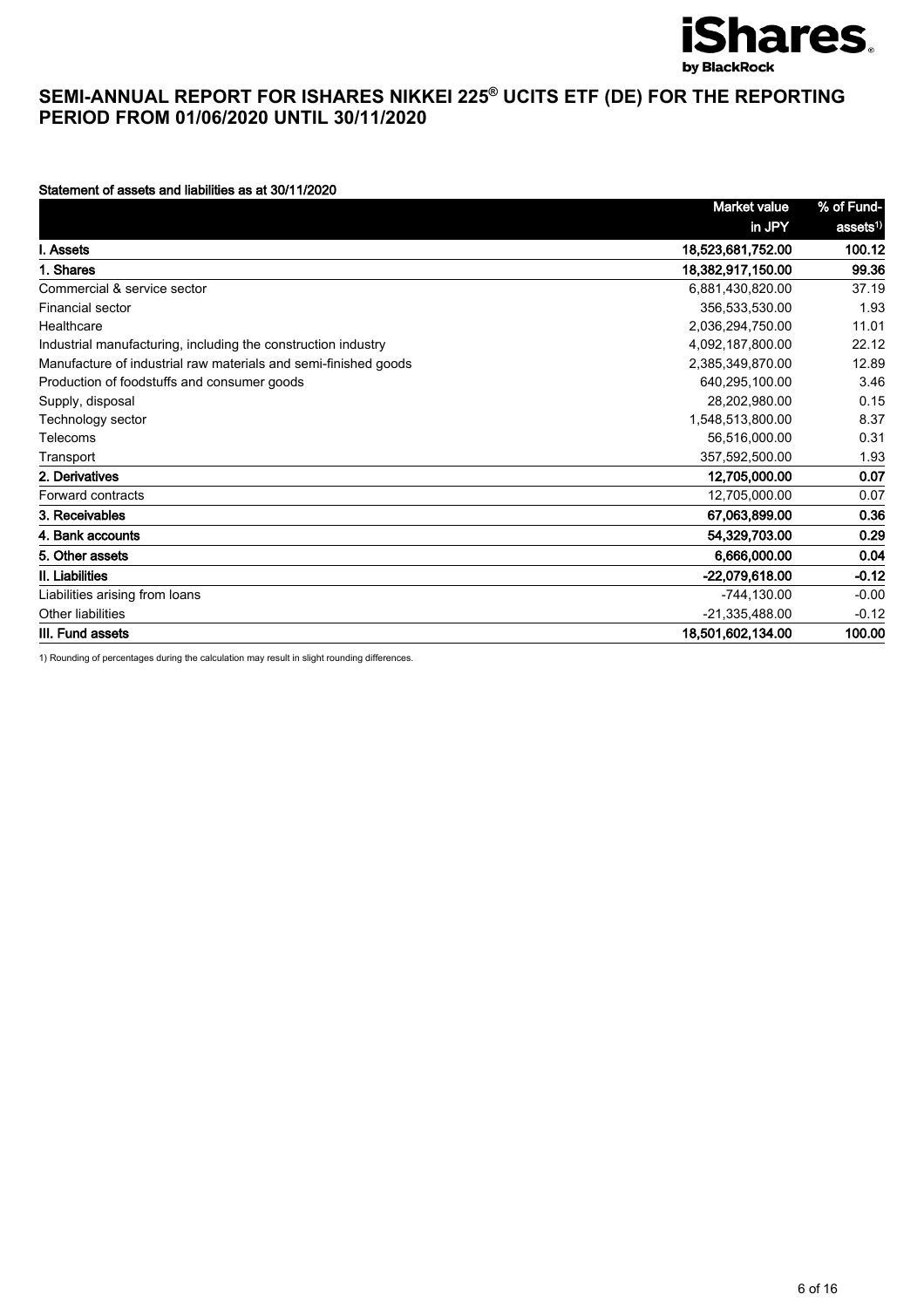

#### Statement of Net Assets as at 30/11/2020

|                                                          |              |               | Units,<br>shares or   |            |                               |                            |            |            |                               | % of the                    |
|----------------------------------------------------------|--------------|---------------|-----------------------|------------|-------------------------------|----------------------------|------------|------------|-------------------------------|-----------------------------|
| Designation of class of security                         | <b>ISIN</b>  | <b>Market</b> | currency in<br>1,000s | 30/11/2020 | As at Purchases/<br>Additions | Sales/<br><b>Disposals</b> |            | Price      | <b>Market value</b><br>in JPY | fund<br>assets <sup>2</sup> |
|                                                          |              |               |                       |            |                               | in the reporting period    |            |            |                               |                             |
| <b>Securities</b>                                        |              |               |                       |            |                               |                            |            |            | 18,382,917,150.00             | 99.36                       |
| <b>Exchange-traded securities</b>                        |              |               |                       |            |                               |                            |            |            | 18,382,917,150.00             | 99.36                       |
| Shares                                                   |              |               |                       |            |                               |                            |            |            | 18,382,917,150.00             | 99.36                       |
| Advantest Corp. Registered Shares o.N.                   | JP3122400009 |               | Units                 | 50,300     | 3,900                         | 7,200                      | <b>JPY</b> | 7,260.000  | 365,178,000.00                | 1.97                        |
| Aeon Co. Ltd. Registered Shares o.N.                     | JP3388200002 |               | Units                 | 25,300     | 2,300                         | 3,600                      | JPY        | 3,105.000  | 78,556,500.00                 | 0.42                        |
| AGC Inc. Registered Shares o.N.                          | JP3112000009 |               | Units                 | 5,000      | 400                           | 800                        | JPY        | 3,475.000  | 17,375,000.00                 | 0.09                        |
| Ajinomoto Co. Inc. Registered Shares o.N.                | JP3119600009 |               | Units                 | 24,900     | 1,800                         | 3,600                      | JPY        | 2,180.500  | 54,294,450.00                 | 0.29                        |
| Alps Alpine Co. Ltd. Registered Shares o.N.              | JP3126400005 |               | Units                 | 24,800     | 1,800                         | 3,600                      | JPY        | 1,308.000  | 32,438,400.00                 | 0.18                        |
| AMADA Co. Ltd. Registered Shares o.N.                    | JP3122800000 |               | Units                 | 24,700     | 1,800                         | 3,600                      | JPY        | 1,006.000  | 24,848,200.00                 | 0.13                        |
| ANA Holdings Inc. Registered Shares o.N.                 | JP3429800000 |               | Units                 | 2,400      | 200                           | 400                        | JPY        | 2,517.500  | 6,042,000.00                  | 0.03                        |
| Aozora Bank Ltd. Registered Shares o.N.                  | JP3711200000 |               | Units                 | 2,400      | 200                           | 400                        | JPY        | 1,895.000  | 4,548,000.00                  | 0.02                        |
| Asahi Group Holdings Ltd. Registered Shares o.N.         | JP3116000005 |               | Units                 | 25,300     | 2,200                         | 3,600                      | JPY        | 4,037.000  | 102,136,100.00                | 0.55                        |
| Asahi Kasei Corp. Registered Shares o.N.                 | JP3111200006 |               | Units                 | 24,600     | 1,700                         | 3,600                      | JPY        | 957.100    | 23,544,660.00                 | 0.13                        |
| Astellas Pharma Inc. Registered Shares o.N.              | JP3942400007 |               | Units                 | 125,000    | 8,900                         | 17,800                     | JPY        | 1,483.500  | 185,437,500.00                | 1.00                        |
| BANDAI NAMCO Holdings Inc. Registered Shares<br>0.N.     | JP3778630008 |               | Units                 | 25,100     | 2,000                         | 3,600                      | JPY        | 9,530.000  | 239,203,000.00                | 1.29                        |
| Bridgestone Corp. Registered Shares o.N.                 | JP3830800003 |               | Units                 | 25,200     | 1,800                         | 3,600                      | JPY        | 3,644.000  | 91,828,800.00                 | 0.50                        |
| Canon Inc. Registered Shares o.N.                        | JP3242800005 |               | Units                 | 37,700     | 2,700                         | 5,400                      | JPY        | 1,853.500  | 69,876,950.00                 | 0.38                        |
| Casio Computer Co. Ltd. Registered Shares o.N.           | JP3209000003 |               | Units                 | 24,800     | 1,800                         | 3,600                      | JPY        | 1,875.000  | 46,500,000.00                 | 0.25                        |
| Central Japan Railway Co. Registered Shares o.N.         | JP3566800003 |               | Units                 | 2,500      | 200                           | 400                        | JPY        | 13,300.000 | 33,250,000.00                 | 0.18                        |
| Chiba Bank Ltd., The Registered Shares o.N.              | JP3511800009 |               | Units                 | 25,800     | 1,600                         | 3,300                      | JPY        | 592.000    | 15,273,600.00                 | 0.08                        |
| Chubu Electric Power Co. Inc. Registered Shares          | JP3526600006 |               | Units                 | 2,600      | 200                           | 400                        | JPY        | 1,257.500  | 3,269,500.00                  | 0.02                        |
| 0.N.<br>Chugai Pharmaceutical Co. Ltd. Registered Shares | JP3519400000 |               | Units                 | 75,300     | 52,100                        | 3,600                      | JPY        | 5,044.000  | 379,813,200.00                | 2.05                        |
| 0.N.<br>Citizen Watch Co. Ltd. Registered Shares o.N.    | JP3352400000 |               | Units                 | 26,000     | 1,700                         | 3,200                      | JPY        | 275.000    | 7,150,000.00                  | 0.04                        |
| COMSYS Holdings Corp. Registered Shares o.N.             | JP3305530002 |               | Units                 | 25,000     | 1,800                         | 3,600                      | JPY        | 3,090.000  | 77,250,000.00                 | 0.42                        |
| Concordia Financial Group Ltd. Registered Shares         | JP3305990008 |               | Units                 | 26,100     | 1,700                         | 3,400                      | JPY        | 371.000    | 9,683,100.00                  | 0.05                        |
| 0.N.                                                     |              |               |                       |            |                               |                            |            |            |                               |                             |
| Credit Saison Co. Ltd. Registered Shares o.N.            | JP3271400008 |               | Units                 | 24,600     | 1,800                         | 3,600                      | JPY        | 1,195.000  | 29,397,000.00                 | 0.16                        |
| Cyberagent Inc. Registered Shares o.N.                   | JP3311400000 |               | Units                 | 5,000      | 400                           | 800                        | JPY        | 7,150.000  | 35,750,000.00                 | 0.19                        |
| Dai Nippon Printing Co. Ltd. Registered Shares o.N.      | JP3493800001 |               | Units                 | 12,300     | 900                           | 1,800                      | JPY        | 1,956.000  | 24,058,800.00                 | 0.13                        |
| Dai-Ichi Life Holdings Inc. Registered Shares o.N.       | JP3476480003 |               | Units                 | 2,600      | 200                           | 400                        | JPY        | 1,644.500  | 4,275,700.00                  | 0.02                        |
| Daiichi Sankyo Co. Ltd. Registered Shares o.N.           | JP3475350009 |               | Units                 | 75,500     | 52,300                        | 3,600                      | <b>JP</b>  | 3,694.000  | 278,897,000.00                | 1.51                        |
| Daikin Industries Ltd. Registered Shares o.N.            | JP3481800005 |               | Units                 | 25,100     | 1,900                         | 3,600                      | JPY        | 23,665.000 | 593,991,500.00                | 3.21                        |
| Daiwa House Industry Co. Ltd. Registered Shares<br>0.N.  | JP3505000004 |               | Units                 | 25,100     | 1,800                         | 3,600                      | JPY        | 3,200.000  | 80,320,000.00                 | 0.43                        |
| Daiwa Securities Group Inc. Registered Shares o.N.       | JP3502200003 |               | Units                 | 26,100     | 1,700                         | 3,200                      | JPY        | 454.100    | 11,852,010.00                 | 0.06                        |
| Dena Co. Ltd. Registered Shares o.N.                     | JP3548610009 |               | Units                 | 7,700      | 600                           | 1,100                      | JPY        | 1,830.000  | 14,091,000.00                 | 0.08                        |
| Denka Co., Ltd. Registered Shares o.N.                   | JP3549600009 |               | Units                 | 5,000      | 400                           | 800                        | JPY        | 3,230.000  | 16,150,000.00                 | 0.09                        |
| Denso Corp. Registered Shares o.N.                       | JP3551500006 |               | Units                 | 25,200     | 2,100                         | 3,600                      | JPY        | 4,929.000  | 124,210,800.00                | 0.67                        |
| Dentsu Group Inc. Registered Shares o.N.                 | JP3551520004 |               | Units                 | 25,100     | 1,800                         | 3,600                      | JPY        | 3,400.000  | 85,340,000.00                 | 0.46                        |
| DIC Corp. Registered Shares o.N.                         | JP3493400000 |               | Units                 | 2,400      | 200                           | 400                        | JPY        | 2,567.000  | 6,160,800.00                  | 0.03                        |
| Dowa Holdings Inc. Registered Shares o.N.                | JP3638600001 |               | Units                 | 5,000      | 400                           | 800                        | JPY        | 3,450.000  | 17,250,000.00                 | 0.09                        |
| East Japan Railway Co. Registered Shares o.N.            | JP3783600004 |               | Units                 | 2,500      | 200                           | 400                        | JPY        | 6,488.000  | 16,220,000.00                 | 0.09                        |
| Ebara Corp. Registered Shares o.N.                       | JP3166000004 |               | Units                 | 5,000      | 400                           | 800                        | JPY        | 3,340.000  | 16,700,000.00                 | 0.09                        |
| Eisai Co. Ltd. Registered Shares o.N.                    | JP3160400002 |               | Units                 | 25,200     | 2,000                         | 3,600                      | JPY        | 7,887.000  | 198,752,400.00                | 1.07                        |
| Eneos Holdings Inc. Registered Shares o.N.               | JP3386450005 |               | Units                 | 26,100     | 1,700                         | 3,200                      | JPY        | 358.500    | 9,356,850.00                  | 0.05                        |
| Fanuc Corp. Registered Shares o.N.                       | JP3802400006 |               | Units                 | 25,100     | 2,000                         | 3,700                      | JPY        | 25,365.000 | 636,661,500.00                | 3.44                        |
| Fast Retailing Co. Ltd. Registered Shares o.N.           | JP3802300008 |               | Units                 | 25,100     | 1,900                         | 3,600                      | JPY        | 85,940.000 | 2,157,094,000.00              | 11.66                       |
| Fuji Electric Co. Ltd. Registered Shares o.N.            | JP3820000002 |               | Units                 | 5,000      | 400                           | 800                        | JPY        | 3,710.000  | 18,550,000.00                 | 0.10                        |
| Fujifilm Holdings Corp. Registered Shares o.N.           | JP3814000000 |               | Units                 | 25,000     | 1,800                         | 3,600                      | JPY        | 5,625.000  | 140,625,000.00                | 0.76                        |
| Fujikura Ltd. Registered Shares o.N.                     | JP3811000003 |               | Units                 | 26,100     | 1,700                         | 3,400 JPY                  |            | 407.000    | 10,622,700.00                 | 0.06                        |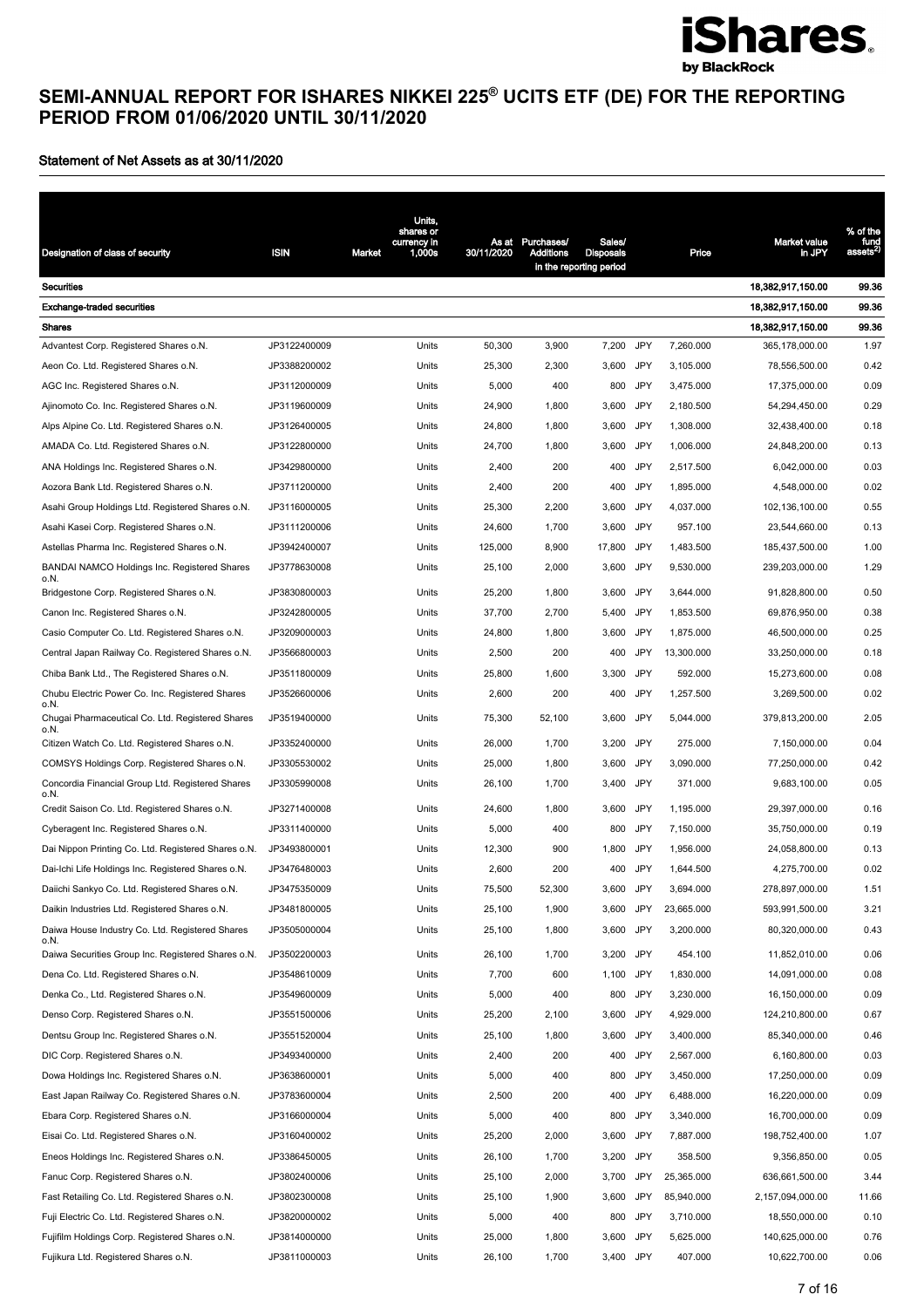

| Designation of class of security                         | <b>ISIN</b>                  | Market | Units.<br>shares or<br>currency in<br>1,000s | As at<br>30/11/2020 | Purchases/<br>Additions | Sales/<br><b>Disposals</b><br>in the reporting period |            | Price      | Market value<br>in JPY         | % of the<br>fund<br><sup>(2</sup> assets |
|----------------------------------------------------------|------------------------------|--------|----------------------------------------------|---------------------|-------------------------|-------------------------------------------------------|------------|------------|--------------------------------|------------------------------------------|
| Fujitsu Ltd. Registered Shares o.N.                      | JP3818000006                 |        | Units                                        | 2,500               | 200                     | 400                                                   | JPY        | 14,505.000 | 36,262,500.00                  | 0.20                                     |
| Fukuoka Financial Group Registered Shares o.N.           | JP3805010000                 |        | Units                                        | 5,000               | 400                     | 800                                                   | JPY        | 1,863.000  | 9,315,000.00                   | 0.05                                     |
| Furukawa Electric Co. Ltd. Registered Shares o.N.        | JP3827200001                 |        | Units                                        | 2,400               | 200                     | 400                                                   | JPY        | 2,644.000  | 6,345,600.00                   | 0.03                                     |
| GS Yuasa Corp. Registered Shares o.N.                    | JP3385820000                 |        | Units                                        | 5,000               | 400                     | 800                                                   | JPY        | 2,524.000  | 12,620,000.00                  | 0.07                                     |
| Haseko Corp. Registered Shares o.N.                      | JP3768600003                 |        | Units                                        | 5,100               | 400                     | 800                                                   | <b>JPY</b> | 1,129.000  | 5,757,900.00                   | 0.03                                     |
| Hino Motors Ltd. Registered Shares o.N.                  | JP3792600003                 |        | Units                                        | 24,300              | 1,800                   | 5,300                                                 | JPY        | 905.000    | 21,991,500.00                  | 0.12                                     |
| Hitachi Constr. Mach. Co. Ltd. Registered Shares         | JP3787000003                 |        | Units                                        | 25,000              | 1,800                   | 3,600                                                 | JPY        | 2,891.000  | 72,275,000.00                  | 0.39                                     |
| 0.N.<br>Hitachi Ltd. Registered Shares o.N.              | JP3788600009                 |        | Units                                        | 5,000               | 400                     | 800                                                   | JPY        | 3,966.000  | 19,830,000.00                  | 0.11                                     |
| Hitachi Zosen Corp. Registered Shares o.N.               | JP3789000001                 |        | Units                                        | 5,100               | 400                     | 800                                                   | JPY        | 402.000    | 2,050,200.00                   | 0.01                                     |
| Honda Motor Co. Ltd. Registered Shares o.N.              | JP3854600008                 |        | Units                                        | 50,000              | 3,600                   | 7,200                                                 | JPY        | 2,871.500  | 143,575,000.00                 | 0.78                                     |
| Idemitsu Kosan Co. Ltd. Registered Shares o.N.           | JP3142500002                 |        | Units                                        | 10,010              | 700                     | 1,400                                                 | JPY        | 2,174.000  | 21,761,740.00                  | 0.12                                     |
| IHI Corp. Registered Shares o.N.                         | JP3134800006                 |        | Units                                        | 2,400               | 200                     | 400                                                   | JPY        | 1,551.000  | 3,722,400.00                   | 0.02                                     |
| Inpex Corp. Registered Shares o.N.                       | JP3294460005                 |        | Units                                        | 10,600              | 700                     | 1,200                                                 | JPY        | 584.000    | 6,190,400.00                   | 0.03                                     |
| Isetan Mitsukoshi HIdgs.Ltd. Registered Shares o.N.      | JP3894900004                 |        | Units                                        | 25,700              | 1,600                   | 3,400                                                 | JPY        | 561.000    | 14,417,700.00                  | 0.08                                     |
| Isuzu Motors Ltd. Registered Shares o.N.                 | JP3137200006                 |        | Units                                        | 12,700              | 800                     | 1,700                                                 | JPY        | 1,018.000  | 12,928,600.00                  | 0.07                                     |
| ITOCHU Corp. Registered Shares o.N.                      | JP3143600009                 |        | Units                                        | 24,900              | 1,800                   | 3,600                                                 | JPY        | 2,758.500  | 68,686,650.00                  | 0.37                                     |
| J. Front Retailing Co. Ltd. Registered Shares o.N.       | JP3386380004                 |        | Units                                        | 12,700              | 800                     | 1,700                                                 | JPY        | 837.000    | 10,629,900.00                  | 0.06                                     |
| Japan Exchange Group Inc. Registered Shares o.N.         | JP3183200009                 |        | Units                                        | 24,900              | 24,900                  |                                                       | - JPY      | 2,583.500  | 64,329,150.00                  | 0.35                                     |
| Japan Post Holdings Co. Ltd Registered Shares o.N.       | JP3752900005                 |        | Units                                        | 24,600              | 1,700                   | 3,400                                                 | JPY        | 772.700    | 19,008,420.00                  | 0.10                                     |
| Japan Steel Works Ltd., The Registered Shares o.N.       | JP3721400004                 |        | Units                                        | 5,100               | 400                     | 800                                                   | JPY        | 2,550.000  | 13,005,000.00                  | 0.07                                     |
| Japan Tobacco Inc. Registered Shares o.N.                | JP3726800000                 |        | Units                                        | 25,000              | 1,800                   | 3,600                                                 | JPY        | 2,120.000  | 53,000,000.00                  | 0.29                                     |
| JFE Holdings Inc. Registered Shares o.N.                 | JP3386030005                 |        | Units                                        | 2,600               | 200                     | 400                                                   | JPY        | 956.000    | 2,485,600.00                   | 0.01                                     |
| JGC Holdings Corp. Registered Shares o.N.                | JP3667600005                 |        | Units                                        | 24,700              | 1,800                   | 3,600                                                 | JPY        | 935.000    | 23,094,500.00                  | 0.12                                     |
| Jtekt Corp. Registered Shares o.N.                       | JP3292200007                 |        | Units                                        | 24,700              | 1,800                   | 3,600                                                 | JPY        | 811.000    | 20,031,700.00                  | 0.11                                     |
| Kajima Corp. Registered Shares o.N.                      | JP3210200006                 |        | Units                                        | 12,800              | 800                     | 1,700                                                 | JPY        | 1,373.000  | 17,574,400.00                  | 0.09                                     |
| Kansai El. Power Co. Inc., The Registered Shares         | JP3228600007                 |        | Units                                        | 2,600               | 200                     | 400                                                   | <b>JPY</b> | 955.300    | 2,483,780.00                   | 0.01                                     |
| 0.N.                                                     |                              |        |                                              |                     |                         |                                                       |            | 7.808.000  |                                |                                          |
| Kao Corp. Registered Shares o.N.                         | JP3205800000<br>JP3224200000 |        | Units<br>Units                               | 25,200<br>2,400     | 2,000<br>200            | 3,600<br>400                                          | JPY<br>JPY | 1.515.000  | 196,761,600.00<br>3,636,000.00 | 1.06<br>0.02                             |
| Kawasaki Heavy Industries Ltd. Registered Shares<br>0.N. |                              |        |                                              |                     |                         |                                                       |            |            |                                |                                          |
| Kawasaki Kisen Kaisha Ltd. Registered Shares o.N.        | JP3223800008                 |        | Units                                        | 2,500               | 200                     | 400                                                   | JPY        | 1,689.000  | 4,222,500.00                   | 0.02                                     |
| KDDI Corp. Registered Shares o.N.                        | JP3496400007                 |        | Units                                        | 150,500             | 11,500                  | 21,800                                                | JPY        | 2,982.500  | 448,866,250.00                 | 2.43                                     |
| Keio Corp. Registered Shares o.N.                        | JP3277800003                 |        | Units                                        | 5,000               | 400                     | 800                                                   | JPY        | 7,410.000  | 37,050,000.00                  | 0.20                                     |
| Keisei Electric Railway Co.Ltd Registered Shares<br>0.N. | JP3278600006                 |        | Units                                        | 12,400              | 900                     | 1,800                                                 | JPY        | 3,505.000  | 43,462,000.00                  | 0.23                                     |
| Kikkoman Corp. Registered Shares o.N.                    | JP3240400006                 |        | Units                                        | 25,200              | 2,100                   | 3,600                                                 | JPY        | 6,490.000  | 163,548,000.00                 | 0.88                                     |
| Kirin Holdings Co. Ltd. Registered Shares o.N.           | JP3258000003                 |        | Units                                        | 24,900              | 1,800                   | 3,600                                                 | JPY        | 2,273.500  | 56,610,150.00                  | 0.31                                     |
| Kobe Steel Ltd. Registered Shares o.N.                   | JP3289800009                 |        | Units                                        | 2,600               | 200                     | 400                                                   | <b>JPY</b> | 505.000    | 1,313,000.00                   | 0.01                                     |
| Komatsu Ltd. Registered Shares o.N.                      | JP3304200003                 |        | Units                                        | 25,000              | 1,800                   | 3,600                                                 | JPY        | 2,540.000  | 63,500,000.00                  | 0.34                                     |
| Konami Holdings Corp. Registered Shares o.N.             | JP3300200007                 |        | Units                                        | 25,200              | 2,100                   | 3,600                                                 | JPY        | 5,470.000  | 137,844,000.00                 | 0.75                                     |
| Konica Minolta Inc. Registered Shares o.N.               | JP3300600008                 |        | Units                                        | 26,100              | 1,700                   | 3,200                                                 | JPY        | 334.000    | 8,717,400.00                   | 0.05                                     |
| Kubota Corp. Registered Shares o.N.                      | JP3266400005                 |        | Units                                        | 24,900              | 1,800                   | 3,600                                                 | JPY        | 2,070.500  | 51,555,450.00                  | 0.28                                     |
| Kuraray Co. Ltd. Registered Shares o.N.                  | JP3269600007                 |        | Units                                        | 24,700              | 1,800                   | 3,600                                                 | JPY        | 1,036.000  | 25,589,200.00                  | 0.14                                     |
| Kyocera Corp. Registered Shares o.N.                     | JP3249600002                 |        | Units                                        | 50,200              | 3,800                   | 7,200                                                 | JPY        | 5,963.000  | 299,342,600.00                 | 1.62                                     |
| Kyowa Kirin Co. Ltd. Registered Shares o.N.              | JP3256000005                 |        | Units                                        | 24,900              | 1,800                   | 3,600                                                 | JPY        | 2,835.000  | 70,591,500.00                  | 0.38                                     |
| M3 Inc. Registered Shares o.N.                           | JP3435750009                 |        | Units                                        | 60,200              | 4,500                   | 8,600                                                 | JPY        | 9,622.000  | 579,244,400.00                 | 3.13                                     |
| Marubeni Corp. Registered Shares o.N.                    | JP3877600001                 |        | Units                                        | 25,800              | 1,600                   | 3,300                                                 | JPY        | 608.500    | 15,699,300.00                  | 0.08                                     |
| Maruha Nichiro Corp. Registered Shares o.N.              | JP3876600002                 |        | Units                                        | 2,400               | 200                     | 400                                                   | JPY        | 2,124.000  | 5,097,600.00                   | 0.03                                     |
| Marui Group Co. Ltd. Registered Shares o.N.              | JP3870400003                 |        | Units                                        | 24,900              | 1,800                   | 3,600                                                 | JPY        | 1,906.000  | 47,459,400.00                  | 0.26                                     |
| Matsui Securities Co. Ltd. Registered Shares o.N.        | JP3863800003                 |        | Units                                        | 25,800              | 1,700                   | 3,400                                                 | JPY        | 840.000    | 21,672,000.00                  | 0.12                                     |
| Mazda Motor Corp. Registered Shares o.N.                 | JP3868400007                 |        | Units                                        | 5,100               | 400                     | 800                                                   | JPY        | 617.000    | 3,146,700.00                   | 0.02                                     |
| Meiji Holdings Co.Ltd. Registered Shares o.N.            | JP3918000005                 |        | Units                                        | 5,000               | 400                     | 800                                                   | JPY        | 7,380.000  | 36,900,000.00                  | 0.20                                     |
| Minebea Mitsumi Inc. Registered Shares o.N.              | JP3906000009                 |        | Units                                        | 24,800              | 1,800                   | 3,600                                                 | JPY        | 2,174.000  | 53,915,200.00                  | 0.29                                     |
| Mitsubishi Chemical HIdgs Corp Registered Shares<br>0.N. | JP3897700005                 |        | Units                                        | 13,000              | 800                     | 1,600 JPY                                             |            | 577.500    | 7,507,500.00                   | 0.04                                     |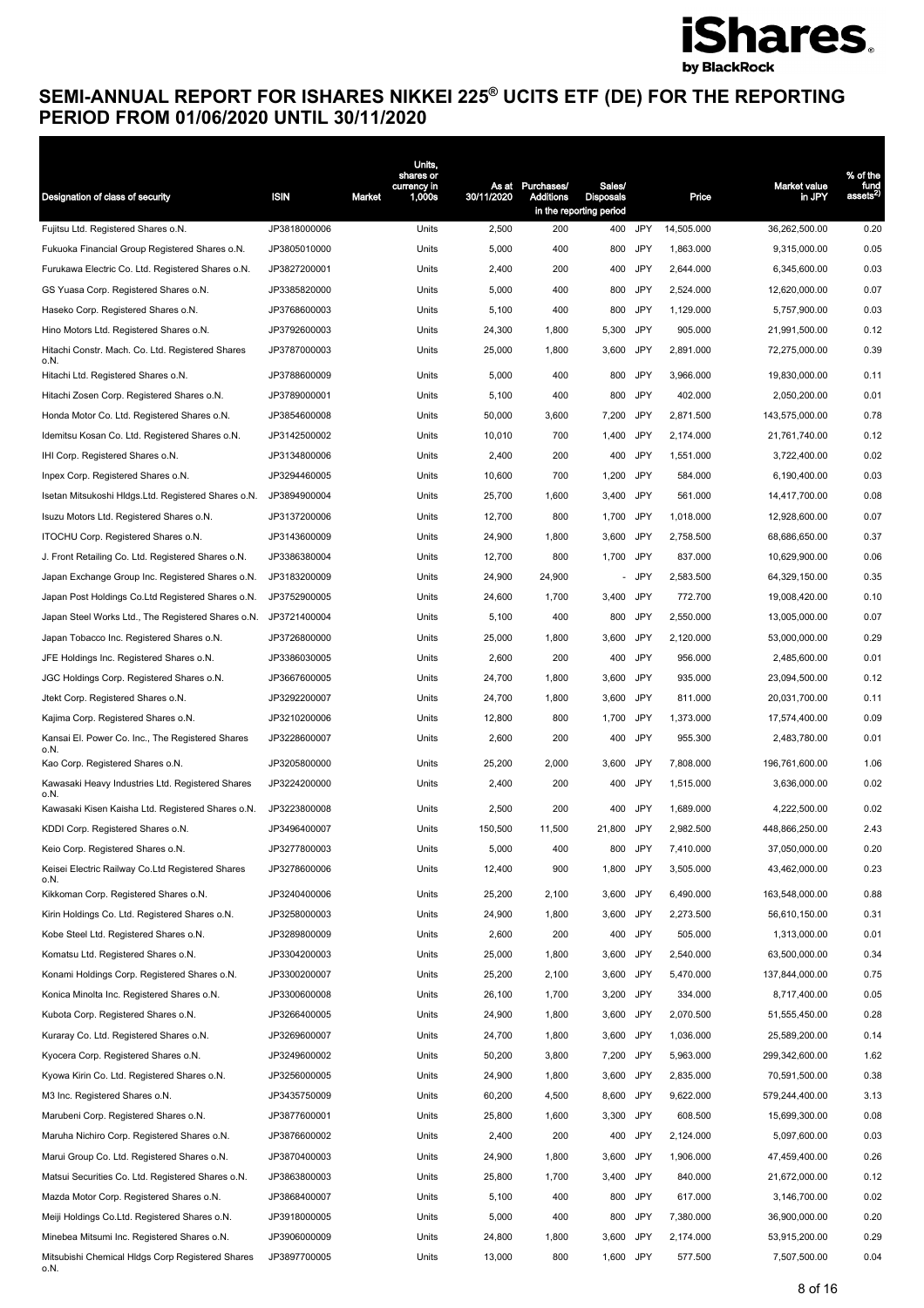

| Designation of class of security                                 | <b>ISIN</b>  | Market | Units,<br>shares or<br>currency in<br>1,000s | As at<br>30/11/2020 | Purchases/<br><b>Additions</b> | Sales/<br><b>Disposals</b><br>in the reporting period |         | Price     | Market value<br>in JPY | % of the<br>fund<br><sup>(2</sup> assets |
|------------------------------------------------------------------|--------------|--------|----------------------------------------------|---------------------|--------------------------------|-------------------------------------------------------|---------|-----------|------------------------|------------------------------------------|
| Mitsubishi Corp. Registered Shares o.N.                          | JP3898400001 |        | Units                                        | 25,100              | 1,800                          | 3,600                                                 | JPY     | 2,433.000 | 61,068,300.00          | 0.33                                     |
| Mitsubishi Electric Corp. Registered Shares o.N.                 | JP3902400005 |        | Units                                        | 25,300              | 1,700                          | 3,600                                                 | JPY     | 1,533.500 | 38,797,550.00          | 0.21                                     |
| Mitsubishi Estate Co. Ltd. Registered Shares o.N.                | JP3899600005 |        | Units                                        | 24,800              | 1,800                          | 3,600                                                 | JPY     | 1,804.000 | 44,739,200.00          | 0.24                                     |
| Mitsubishi Heavy Ind. Ltd. Registered Shares o.N.                | JP3900000005 |        | Units                                        | 2,400               | 200                            | 400                                                   | JPY     | 2,351.500 | 5,643,600.00           | 0.03                                     |
| Mitsubishi Logistics Corp. Registered Shares o.N.                | JP3902000003 |        | Units                                        | 12,800              | 1,400                          | 1,800                                                 | JPY     | 2,990.000 | 38,272,000.00          | 0.21                                     |
| Mitsubishi Materials Corp. Registered Shares o.N.                | JP3903000002 |        | Units                                        | 2,400               | 200                            | 400                                                   | JPY     | 1,982.000 | 4,756,800.00           | 0.03                                     |
| Mitsubishi Motors Corp. Registered Shares o.N.                   | JP3899800001 |        | Units                                        | 2,600               | 200                            | 400                                                   | JPY     | 188.000   | 488,800.00             | 0.00                                     |
| Mitsubishi UFJ Finl Grp Inc. Registered Shares o.N.              | JP3902900004 |        | Units                                        | 26,000              | 1,700                          | 3,200                                                 | JPY     | 448.500   | 11,661,000.00          | 0.06                                     |
| Mitsui & Co. Ltd. Registered Shares o.N.                         | JP3893600001 |        | Units                                        | 24,800              | 1,800                          | 3,600                                                 | JPY     | 1,780.000 | 44,144,000.00          | 0.24                                     |
| Mitsui Chemicals Inc. Registered Shares o.N.                     | JP3888300005 |        | Units                                        | 5,000               | 400                            | 800                                                   | JPY     | 2,933.000 | 14,665,000.00          | 0.08                                     |
| Mitsui E&S Holdings Co. Ltd. Registered Shares o.N.              | JP3891600003 |        | Units                                        | 2,600               | 200                            | 400                                                   | JPY     | 341.000   | 886,600.00             | 0.00                                     |
| Mitsui Fudosan Co. Ltd. Registered Shares o.N.                   | JP3893200000 |        | Units                                        | 25,000              | 1,800                          | 3,600                                                 | JPY     | 2,181.500 | 54,537,500.00          | 0.29                                     |
| Mitsui Mng & Smelting Co. Ltd. Registered Shares                 | JP3888400003 |        | Units                                        | 2,400               | 200                            | 400                                                   | JPY     | 2,958.000 | 7,099,200.00           | 0.04                                     |
| 0.N.<br>Mitsui O.S.K. Lines Ltd. Registered Shares o.N.          | JP3362700001 |        | Units                                        | 2,500               | 200                            | 400                                                   | JPY     | 2,728.000 | 6,820,000.00           | 0.04                                     |
| Mizuho Financial Group Inc. Registered Shares o.N.               | JP3885780001 |        | Units                                        | 2,620               | 1,700                          | 26,980                                                | JPY     | 1,327.500 | 3,478,050.00           | 0.02                                     |
| MS&AD Insurance Grp HIdgs Inc. Registered Shares                 | JP3890310000 |        | Units                                        | 7,700               | 600                            | 1,100                                                 | JPY     | 3,035.000 | 23,369,500.00          | 0.13                                     |
| 0.N.<br>NEC Corp. Registered Shares o.N.                         | JP3733000008 |        | Units                                        | 2,400               | 200                            | 400                                                   | JPY     | 5,630.000 | 13,512,000.00          | 0.07                                     |
| Nexon Co. Ltd Registered Shares o.N.                             | JP3758190007 |        | Units                                        | 50,200              | 50,200                         |                                                       | JPY     | 3,155.000 | 158,381,000.00         | 0.86                                     |
| NGK Insulators Ltd. Registered Shares o.N.                       | JP3695200000 |        | Units                                        | 24,700              | 1,800                          | 3,600                                                 | JPY     | 1,659.000 | 40,977,300.00          | 0.22                                     |
| NH Foods Ltd. Registered Shares o.N.                             | JP3743000006 |        | Units                                        | 12,400              | 900                            | 1,800                                                 | JPY     | 4,455.000 | 55,242,000.00          | 0.30                                     |
| Nichirei Corp. Registered Shares o.N.                            | JP3665200006 |        | Units                                        | 12,300              | 900                            | 2,300                                                 | JPY     | 2,834.000 | 34,858,200.00          | 0.19                                     |
| Nikon Corp. Registered Shares o.N.                               | JP3657400002 |        | Units                                        | 24,700              | 1,800                          | 3,600                                                 | JPY     | 649.000   | 16,030,300.00          | 0.09                                     |
| Nippon Electric Glass Co. Ltd. Registered Shares<br>0.N.         | JP3733400000 |        | Units                                        | 7,700               | 600                            | 1,100                                                 | JPY     | 2,282.000 | 17,571,400.00          | 0.09                                     |
| Nippon Express Co. Ltd. Registered Shares o.N.                   | JP3729400006 |        | Units                                        | 2,600               | 400                            | 400                                                   | JPY     | 6,980.000 | 18,148,000.00          | 0.10                                     |
| Nippon Light Metal Holdings Co Registered Shares                 | JP3700200003 |        | Units                                        | 2,620               | 1,700                          | 26,980                                                | JPY     | 1,792.000 | 4,695,040.00           | 0.03                                     |
| 0.N.<br>Nippon Paper Industries Co.Ltd Registered Shares<br>0.N. | JP3721600009 |        | Units                                        | 2,500               | 200                            | 400                                                   | JPY     | 1,125.000 | 2,812,500.00           | 0.02                                     |
| Nippon Sheet Glass Co. Ltd. Registered Shares o.N.               | JP3686800008 |        | Units                                        | 2,600               | 200                            | 400                                                   | JPY     | 401.000   | 1,042,600.00           | 0.01                                     |
| Nippon Steel Corp. Registered Shares o.N.                        | JP3381000003 |        | Units                                        | 2,500               | 200                            | 400                                                   | JPY     | 1,276.500 | 3,191,250.00           | 0.02                                     |
| Nippon Suisan Kaisha Ltd. Registered Shares o.N.                 | JP3718800000 |        | Units                                        | 26,100              | 1,800                          | 3,200                                                 | JPY     | 401.000   | 10,466,100.00          | 0.06                                     |
| Nippon Tel. and Tel. Corp. Registered Shares o.N.                | JP3735400008 |        | Units                                        | 9,900               | 700                            | 1,900                                                 | JPY     | 2,465.000 | 24,403,500.00          | 0.13                                     |
| Nippon Yusen K.K. (NYK Line) Registered Shares<br>0.N.           | JP3753000003 |        | Units                                        | 2,600               | 200                            | 400                                                   | JPY     | 2,276.000 | 5,917,600.00           | 0.03                                     |
| Nissan Chemical Corp. Registered Shares o.N.                     | JP3670800006 |        | Units                                        | 25,200              | 2,100                          | 3,600                                                 | JPY     | 6,240.000 | 157,248,000.00         | 0.85                                     |
| Nissan Motor Co. Ltd. Registered Shares o.N.                     | JP3672400003 |        | Units                                        | 26,100              | 1,700                          | 3,200                                                 | JPY     | 492.500   | 12,854,250.00          | 0.07                                     |
| Nisshin Seifun Group Inc. Registered Shares o.N.                 | JP3676800000 |        | Units                                        | 24,900              | 1,800                          | 3,600                                                 | JPY     | 1,697.000 | 42,255,300.00          | 0.23                                     |
| Nisshinbo Holdings Inc. Registered Shares o.N.                   | JP3678000005 |        | Units                                        | 25,900              | 1,900                          | 3,600                                                 | JPY     | 740.000   | 19,166,000.00          | 0.10                                     |
| Nitto Denko Corp. Registered Shares o.N.                         | JP3684000007 |        | Units                                        | 25,200              | 2,000                          | 3,600                                                 | JPY     | 8,640.000 | 217,728,000.00         | 1.18                                     |
| Nomura Holdings Inc. Registered Shares o.N.                      | JP3762600009 |        | Units                                        | 26,100              | 1,700                          | 3,400                                                 | JPY     | 524.000   | 13,676,400.00          | 0.07                                     |
| NSK Ltd. Registered Shares o.N.                                  | JP3720800006 |        | Units                                        | 24,500              | 1,800                          | 3,600                                                 | JPY     | 845.000   | 20,702,500.00          | 0.11                                     |
| NTN Corp. Registered Shares o.N.                                 | JP3165600002 |        | Units                                        | 26,200              | 1,700                          | 3,400                                                 | JPY     | 218.000   | 5,711,600.00           | 0.03                                     |
| NTT Data Corp. Registered Shares o.N.                            | JP3165700000 |        | Units                                        | 125,000             | 8,800                          | 17,700                                                | JPY     | 1,388.000 | 173,500,000.00         | 0.94                                     |
| Obayashi Corp. Registered Shares o.N.                            | JP3190000004 |        | Units                                        | 24,600              | 1,800                          | 3,600                                                 | JPY     | 920.000   | 22,632,000.00          | 0.12                                     |
| Odakyu Electric Railway Co.Ltd Registered Shares<br>0.N.         | JP3196000008 |        | Units                                        | 12,400              | 900                            | 2,300                                                 | JPY     | 3,165.000 | 39,246,000.00          | 0.21                                     |
| Oji Holdings Corp. Registered Shares o.N.                        | JP3174410005 |        | Units                                        | 26,100              | 1,800                          | 3,300                                                 | JPY     | 474.000   | 12,371,400.00          | 0.07                                     |
| Oki Electric Industry Co. Ltd. Registered Shares o.N.            | JP3194000000 |        | Units                                        | 2,600               | 200                            | 400                                                   | JPY     | 906.000   | 2,355,600.00           | 0.01                                     |
| Okuma Corp. Registered Shares o.N.                               | JP3172100004 |        | Units                                        | 5,000               | 400                            | 800                                                   | JPY     | 6,020.000 | 30,100,000.00          | 0.16                                     |
| Olympus Corp. Registered Shares o.N.                             | JP3201200007 |        | Units                                        | 100,500             | 7,600                          | 14,200                                                | JPY     | 2,256.500 | 226,778,250.00         | 1.23                                     |
| Omron Corp. Registered Shares o.N.                               | JP3197800000 |        | Units                                        | 25,200              | 2,000                          | 3,600                                                 | JPY     | 9,430.000 | 237,636,000.00         | 1.28                                     |
| Osaka Gas Co. Ltd. Registered Shares o.N.                        | JP3180400008 |        | Units                                        | 5,000               | 400                            | 800                                                   | JPY     | 2,004.000 | 10,020,000.00          | 0.05                                     |
| Otsuka Holdings Company Ltd. Registered Shares<br>0.N.           | JP3188220002 |        | Units                                        | 25,200              | 2,100                          | 3,600                                                 | JPY     | 4,242.000 | 106,898,400.00         | 0.58                                     |
| Pacific Metals Co. Ltd. Registered Shares o.N.                   | JP3448000004 |        | Units                                        | 2,500               | 200                            |                                                       | 400 JPY | 1,850.000 | 4,625,000.00           | 0.02                                     |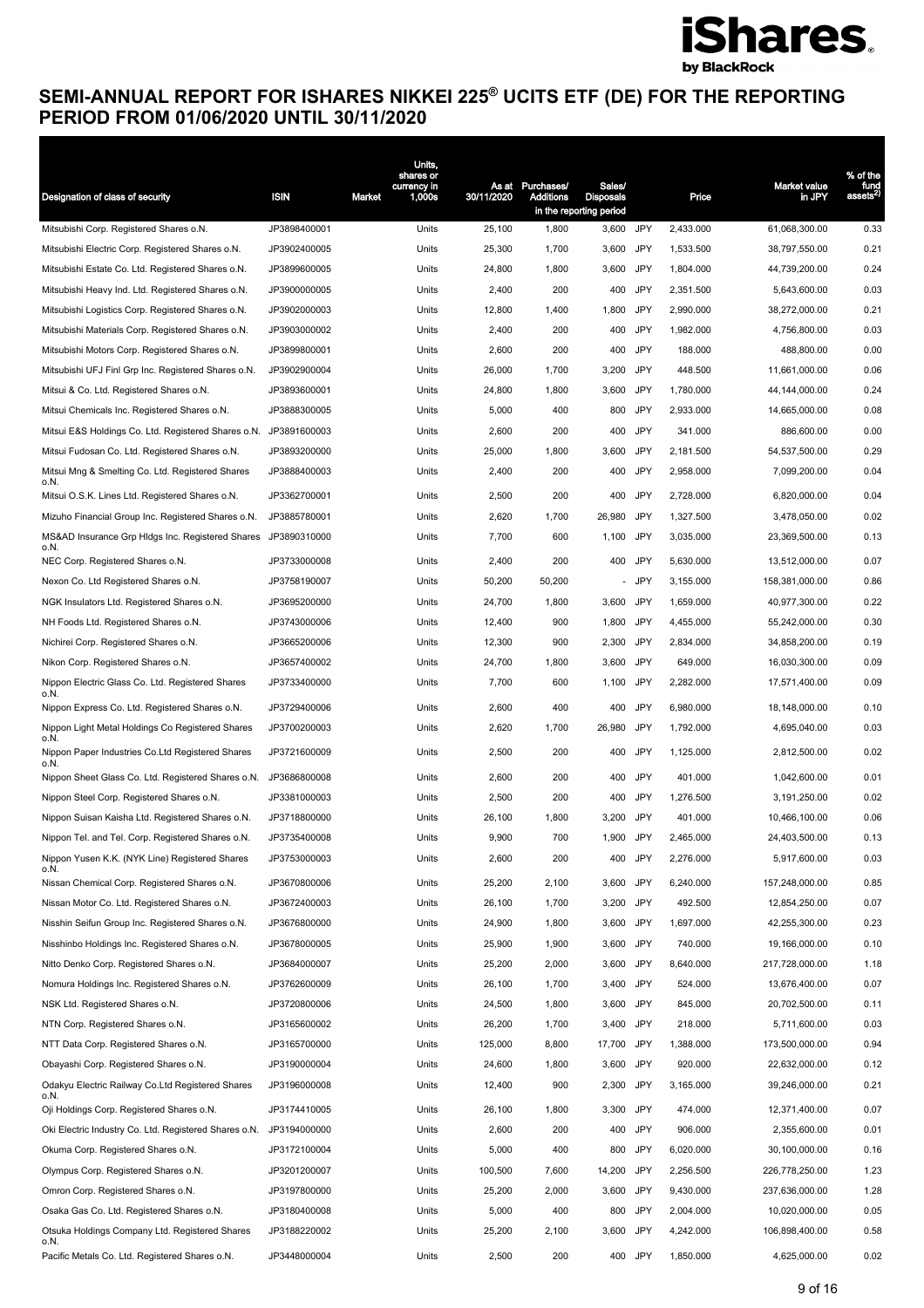

| Designation of class of security                                                   | <b>ISIN</b>                  | Market | Units,<br>shares or<br>currency in<br>1,000s | As at<br>30/11/2020 | Purchases/<br>Additions | Sales/<br><b>Disposals</b><br>in the reporting period |                   | Price                  | Market value<br>in JPY          | % of the<br>fund<br><sup>(2</sup> assets |
|------------------------------------------------------------------------------------|------------------------------|--------|----------------------------------------------|---------------------|-------------------------|-------------------------------------------------------|-------------------|------------------------|---------------------------------|------------------------------------------|
| Panasonic Corp. Registered Shares o.N.                                             | JP3866800000                 |        | Units                                        | 24,600              | 1,900                   | 4,900                                                 | JPY               | 1,112.500              | 27,367,500.00                   | 0.15                                     |
| Rakuten Inc. Registered Shares o.N.                                                | JP3967200001                 |        | Units                                        | 24,900              | 1,700                   | 3,500                                                 | JPY               | 1,169.000              | 29,108,100.00                   | 0.16                                     |
| Recruit Holdings Co. Ltd. Registered Shares o.N.                                   | JP3970300004                 |        | Units                                        | 75,300              | 5,700                   | 10,800                                                | JPY               | 4,400.000              | 331,320,000.00                  | 1.79                                     |
| Resona Holdings Inc. Registered Shares o.N.                                        | JP3500610005                 |        | Units                                        | 2,600               | 200                     | 400                                                   | JPY               | 365.700                | 950,820.00                      | 0.01                                     |
| Ricoh Co. Ltd. Registered Shares o.N.                                              | JP3973400009                 |        | Units                                        | 24,500              | 1,800                   | 3,600                                                 | JPY               | 697.000                | 17,076,500.00                   | 0.09                                     |
| Sapporo Holdings Ltd. Registered Shares o.N.                                       | JP3320800000                 |        | Units                                        | 5,000               | 400                     | 800                                                   | JPY               | 1,950.000              | 9,750,000.00                    | 0.05                                     |
| SCREEN Holdings Co. Ltd. Registered Shares o.N.                                    | JP3494600004                 |        | Units                                        | 5,000               | 400                     | 800                                                   | JPY               | 6,960.000              | 34,800,000.00                   | 0.19                                     |
| Secom Co. Ltd. Registered Shares o.N.                                              | JP3421800008                 |        | Units                                        | 25,200              | 2,000                   | 3,600                                                 | JPY               | 10,395.000             | 261,954,000.00                  | 1.42                                     |
| Seiko Epson Corp. Registered Shares o.N.                                           | JP3414750004                 |        | Units                                        | 50,400              | 3,600                   | 7,200                                                 | JPY               | 1,557.000              | 78,472,800.00                   | 0.42                                     |
| Sekisui House Ltd. Registered Shares o.N.                                          | JP3420600003                 |        | Units                                        | 24,900              | 1,800                   | 3,600                                                 | JPY               | 1,878.000              | 46,762,200.00                   | 0.25                                     |
| Seven & I Holdings Co. Ltd. Registered Shares o.N.                                 | JP3422950000                 |        | Units                                        | 25,200              | 2,200                   | 4,000                                                 | JPY               | 3,313.000              | 83,487,600.00                   | 0.45                                     |
| Shimizu Corp. Registered Shares o.N.                                               | JP3358800005                 |        | Units                                        | 24,500              | 1,800                   | 3,600                                                 | JPY               | 793.000                | 19,428,500.00                   | 0.11                                     |
| Shin-Etsu Chemical Co. Ltd. Registered Shares o.N.                                 | JP3371200001                 |        | Units                                        | 25,100              | 1,900                   | 3,600                                                 | JPY               | 17,135.000             | 430,088,500.00                  | 2.32                                     |
| Shinsei Bank Ltd. Registered Shares o.N.                                           | JP3729000004                 |        | Units                                        | 2,600               | 200                     | 400                                                   | JPY               | 1,242.000              | 3,229,200.00                    | 0.02                                     |
| Shionogi & Co. Ltd. Registered Shares o.N.                                         | JP3347200002                 |        | Units                                        | 25,000              | 1,800                   | 3,600                                                 | JPY               | 5,593.000              | 139,825,000.00                  | 0.76                                     |
| Shiseido Co. Ltd. Registered Shares o.N.                                           | JP3351600006                 |        | Units                                        | 25,000              | 1,800                   | 3,600                                                 | JPY               | 7,360.000              | 184,000,000.00                  | 0.99                                     |
| Shizuoka Bank Ltd., The Registered Shares o.N.                                     | JP3351200005                 |        | Units                                        | 25,700              | 1,600                   | 3,400                                                 | JPY               | 742.000                | 19,069,400.00                   | 0.10                                     |
| Showa Denko K.K. Registered Shares o.N.                                            | JP3368000000                 |        | Units                                        | 2,500               | 200                     | 400                                                   | JPY               | 1,937.000              | 4,842,500.00                    | 0.03                                     |
| Sky Perfect JSAT Holdings Inc. Registered Shares                                   | JP3396350005                 |        | Units                                        | 2,600               | 200                     | 400                                                   | JPY               | 473.000                | 1,229,800.00                    | 0.01                                     |
| 0.N.<br>SoftBank Corp. Registered Shares o.N.                                      | JP3732000009                 |        | Units                                        | 25,000              | 25,000                  |                                                       | JPY               | 1,284.500              | 32,112,500.00                   | 0.17                                     |
| SoftBank Group Corp. Registered Shares o.N.                                        | JP3436100006                 |        | Units                                        | 150,500             | 11,400                  | 21,700                                                | JPY               | 7,272.000              | 1,094,436,000.00                | 5.92                                     |
| Sojitz Corp. Registered Shares o.N.                                                | JP3663900003                 |        | Units                                        | 2,600               | 200                     | 400                                                   | JPY               | 229.000                | 595,400.00                      | 0.00                                     |
| Sompo Holdings Inc. Registered Shares o.N.                                         | JP3165000005                 |        | Units                                        | 6,250               | 400                     | 900                                                   | JPY               | 4,010.000              | 25,062,500.00                   | 0.14                                     |
| SONY Corp. Registered Shares o.N.                                                  | JP3435000009                 |        | Units                                        | 25,200              | 2,000                   | 3,600                                                 | JPY               | 9,704.000              | 244,540,800.00                  | 1.32                                     |
| Subaru Corp. Registered Shares o.N.                                                | JP3814800003                 |        | Units                                        | 25,000              | 1,800                   | 3,600                                                 | JPY               | 2,073.000              | 51,825,000.00                   | 0.28                                     |
| Sumco Corp. Registered Shares o.N.                                                 | JP3322930003                 |        | Units                                        | 2,600               | 200                     | 400                                                   | JPY               | 2,114.000              | 5,496,400.00                    | 0.03                                     |
| Sumitomo Chemical Co. Ltd. Registered Shares o.N. JP3401400001                     |                              |        | Units                                        | 26,100              | 1,700                   | 3,200                                                 | JPY               | 370.000                | 9,657,000.00                    | 0.05                                     |
| Sumitomo Corp. Registered Shares o.N.                                              | JP3404600003                 |        | Units                                        | 24,900              | 1,800                   | 3,600                                                 | JPY               | 1,286.500              | 32,033,850.00                   | 0.17                                     |
| Sumitomo Dainippon Pharma Co. Registered Shares JP3495000006                       |                              |        | Units                                        | 24,900              | 1,800                   | 3,600                                                 | JPY               | 1,323.000              | 32,942,700.00                   | 0.18                                     |
| 0.N.<br>Sumitomo Electric Ind. Ltd. Registered Shares o.N.                         | JP3407400005                 |        | Units                                        | 24,700              | 1,800                   | 3,600                                                 | JPY               | 1.194.000              | 29,491,800.00                   | 0.16                                     |
| Sumitomo Heavy Industries Ltd. Registered Shares                                   | JP3405400007                 |        | Units                                        | 5,000               | 400                     | 800                                                   | JPY               | 2,253.000              | 11,265,000.00                   | 0.06                                     |
| 0.N.<br>Sumitomo Metal Mining Co. Ltd. Registered Shares                           | JP3402600005                 |        | Units                                        | 12,400              | 900                     | 1,800                                                 | JPY               | 3,887.000              | 48,198,800.00                   | 0.26                                     |
| 0.N.<br>Sumitomo Mitsui Financ. Group Registered Shares                            | JP3890350006                 |        | Units                                        | 2,400               | 200                     | 400                                                   | JPY               | 3,032.000              | 7,276,800.00                    | 0.04                                     |
| 0.N.<br>Sumitomo Mitsui Trust Hldg.Inc Registered Shares                           | JP3892100003                 |        | Units                                        | 2,400               | 200                     | 400                                                   | <b>JPY</b>        | 3,051.000              | 7,322,400.00                    | 0.04                                     |
| 0.N.<br>Sumitomo Osaka Cement Co. Ltd. Registered                                  | JP3400900001                 |        | Units                                        | 2,400               | 200                     | 400                                                   | <b>JPY</b>        | 3,090.000              | 7,416,000.00                    | 0.04                                     |
| Shares o.N.<br>Sumitomo Realty & Dev. Co.Ltd. Registered Shares                    | JP3409000001                 |        | Units                                        | 25,200              | 1,800                   | 3,600                                                 | JPY               | 3,405.000              | 85,806,000.00                   | 0.46                                     |
| 0.N.                                                                               |                              |        |                                              |                     |                         |                                                       |                   |                        |                                 |                                          |
| Suzuki Motor Corp. Registered Shares o.N.                                          | JP3397200001                 |        | Units                                        | 25,200              | 2,100                   | 3,600                                                 | JPY               | 5,604.000              | 141,220,800.00                  | 0.76                                     |
| T & D Holdings Inc. Registered Shares o.N.                                         | JP3539220008                 |        | Units                                        | 5,100               | 400                     | 800                                                   | JPY               | 1,219.000              | 6,216,900.00                    | 0.03                                     |
| Taiheiyo Cement Corp. Registered Shares o.N.                                       | JP3449020001<br>JP3443600006 |        | Units                                        | 2,400               | 200<br>400              | 400<br>800                                            | JPY               | 2,806.000              | 6,734,400.00                    | 0.04<br>0.10                             |
| Taisei Corp. Registered Shares o.N.<br>Taiyo Yuden Co. Ltd. Registered Shares o.N. | JP3452000007                 |        | Units<br>Units                               | 5,000<br>25,200     | 2,100                   | 3,600                                                 | JPY<br><b>JPY</b> | 3,690.000<br>4,735.000 | 18,450,000.00<br>119,322,000.00 | 0.64                                     |
| Takara Holdings Inc. Registered Shares o.N.                                        | JP3459600007                 |        | Units                                        | 24,600              | 1,800                   | 3,600                                                 | JPY               | 1,199.000              | 29,495,400.00                   | 0.16                                     |
| Takashimaya Co. Ltd. Registered Shares o.N.                                        | JP3456000003                 |        | Units                                        | 12,700              | 800                     | 1,700                                                 | JPY               | 803.000                | 10,198,100.00                   | 0.06                                     |
| Takeda Pharmaceutical Co. Ltd. Registered Shares                                   | JP3463000004                 |        | Units                                        | 25,200              | 2,200                   | 4,000                                                 | JPY               | 3,745.000              | 94,374,000.00                   | 0.51                                     |
| 0.N.                                                                               |                              |        |                                              |                     |                         |                                                       |                   |                        |                                 |                                          |
| TDK Corp. Registered Shares o.N.                                                   | JP3538800008                 |        | Units                                        | 25,100              | 1,900                   | 3,600                                                 | JPY               | 14,720.000             | 369,472,000.00                  | 2.00                                     |
| Teijin Ltd. Registered Shares o.N.<br>Terumo Corp. Registered Shares o.N.          | JP3544000007<br>JP3546800008 |        | Units<br>Units                               | 5,100<br>100,400    | 400<br>7,900            | 800<br>14,700                                         | JPY<br>JPY        | 1,784.000<br>4,147.000 | 9,098,400.00<br>416,358,800.00  | 0.05<br>2.25                             |
| Tobu Railway Co. Ltd. Registered Shares o.N.                                       | JP3597800006                 |        | Units                                        | 5,000               | 400                     | 800                                                   | JPY               | 3,130.000              | 15,650,000.00                   | 0.08                                     |
| Toho Co. Ltd. (9602) Registered Shares o.N.                                        | JP3598600009                 |        | Units                                        | 2,400               | 200                     | 400                                                   | <b>JPY</b>        | 4,420.000              | 10,608,000.00                   | 0.06                                     |
| Toho Zinc Co. Ltd. Registered Shares o.N.                                          | JP3599000001                 |        | Units                                        | 2,400               | 200                     | 400                                                   | JPY               | 2,040.000              | 4,896,000.00                    | 0.03                                     |
|                                                                                    |                              |        |                                              |                     |                         |                                                       |                   |                        |                                 |                                          |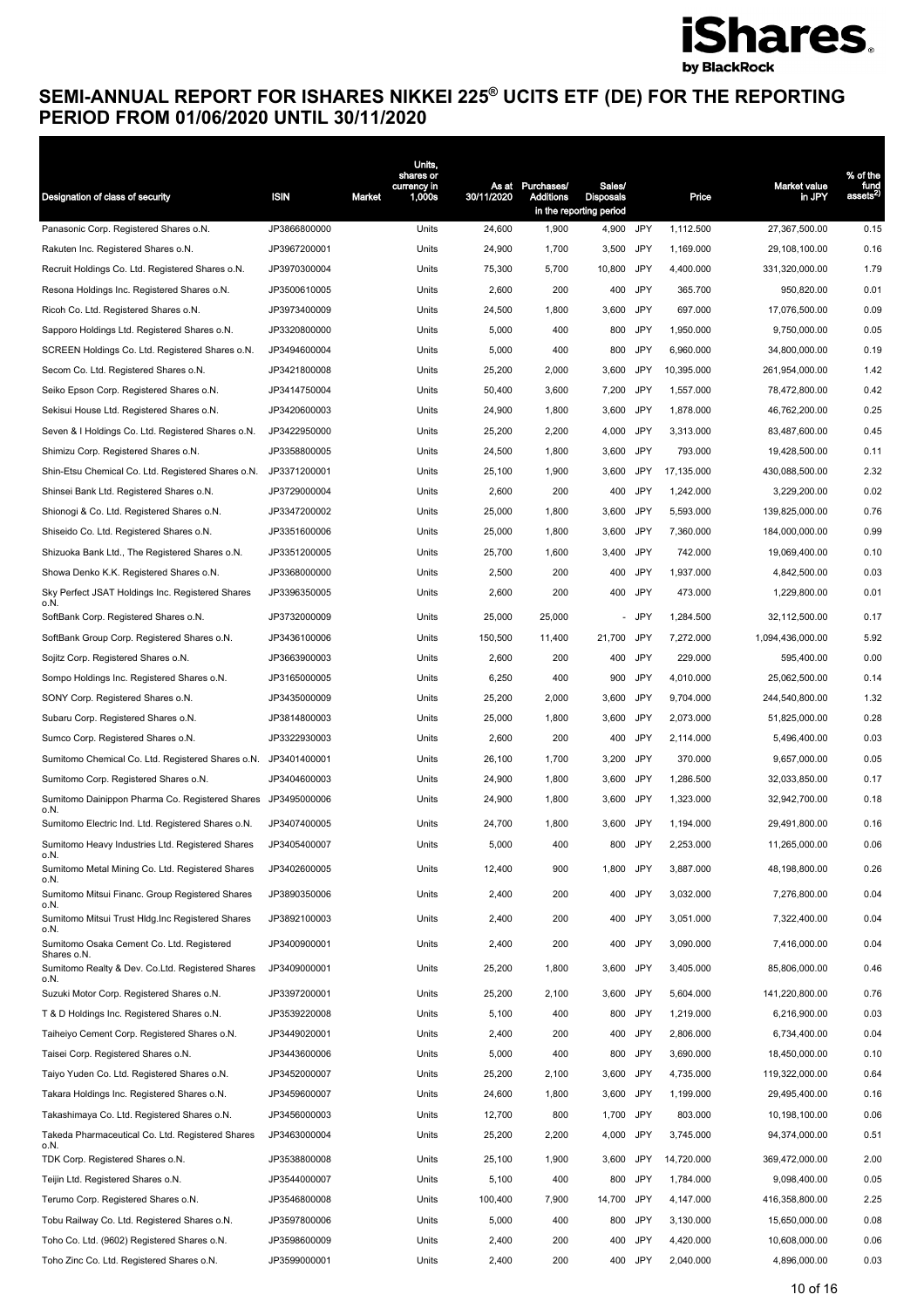

| Designation of class of security                                                                  | <b>ISIN</b>                  | Market     | Units,<br>shares or<br>currency in<br>1,000s | As at<br>30/11/2020 | Purchases/<br><b>Additions</b> | Sales/<br><b>Disposals</b><br>in the reporting period |            | Price                  | <b>Market value</b><br>in JPY  | % of the<br>fund<br><sup>(2</sup> assets |
|---------------------------------------------------------------------------------------------------|------------------------------|------------|----------------------------------------------|---------------------|--------------------------------|-------------------------------------------------------|------------|------------------------|--------------------------------|------------------------------------------|
| Tokai Carbon Co. Ltd. Registered Shares o.N.                                                      | JP3560800009                 |            | Units                                        | 24,600              | 1,800                          | 3,600                                                 | JPY        | 1,146.000              | 28,191,600.00                  | 0.15                                     |
| Tokio Marine Holdings Inc. Registered Shares o.N.                                                 | JP3910660004                 |            | Units                                        | 12,500              | 900                            | 1,800                                                 | JPY        | 5,190.000              | 64,875,000.00                  | 0.35                                     |
| Tokuyama Corp. Registered Shares o.N.                                                             | JP3625000009                 |            | Units                                        | 5,000               | 400                            | 800                                                   | JPY        | 2,217.000              | 11,085,000.00                  | 0.06                                     |
| Tokyo Electric Pwr Co.Hldg.Inc Registered Shares                                                  | JP3585800000                 |            | Units                                        | 2,600               | 200                            | 400                                                   | JPY        | 272.000                | 707,200.00                     | 0.00                                     |
| 0.N.<br>Tokyo Electron Ltd. Registered Shares o.N.                                                | JP3571400005                 |            | Units                                        | 25,100              | 1,900                          | 3,600                                                 | JPY        | 35,470.000             | 890,297,000.00                 | 4.81                                     |
| Tokyo Gas Co. Ltd. Registered Shares o.N.                                                         | JP3573000001                 |            | Units                                        | 5,000               | 400                            | 800                                                   | JPY        | 2,344.500              | 11,722,500.00                  | 0.06                                     |
| Tokyo Tatemono Co. Ltd. Registered Shares o.N.                                                    | JP3582600007                 |            | Units                                        | 12,700              | 900                            | 1,800                                                 | JPY        | 1,433.000              | 18,199,100.00                  | 0.10                                     |
| Tokyu Corp. Registered Shares o.N.                                                                | JP3574200006                 |            | Units                                        | 12,200              | 900                            | 1,800                                                 | JPY        | 1,267.000              | 15,457,400.00                  | 0.08                                     |
| Tokyu Fudosan Holdings Corp. Registered Shares                                                    | JP3569200003                 |            | Units                                        | 25,800              | 1,600                          | 3,300                                                 | JPY        | 506.000                | 13,054,800.00                  | 0.07                                     |
| 0.N.                                                                                              |                              |            |                                              |                     |                                |                                                       |            |                        |                                |                                          |
| Toppan Printing Co. Ltd. Registered Shares o.N.                                                   | JP3629000005                 |            | Units                                        | 12,200              | 900                            | 2,600                                                 | JPY        | 1,425.000              | 17,385,000.00                  | 0.09                                     |
| Toray Industries Inc. Registered Shares o.N.                                                      | JP3621000003                 |            | Units                                        | 25,800              | 1,600                          | 3,300                                                 | JPY        | 566.100                | 14,605,380.00                  | 0.08<br>0.11                             |
| Tosoh Corp. Registered Shares o.N.<br>Toto Ltd. Registered Shares o.N.                            | JP3595200001<br>JP3596200000 |            | Units<br>Units                               | 12,800<br>12,700    | 900<br>1,200                   | 1,800<br>1,800                                        | JPY<br>JPY | 1,646.000<br>5,910.000 | 21,068,800.00<br>75,057,000.00 | 0.41                                     |
| Toyo Seikan Group Holdings Ltd Registered Shares                                                  | JP3613400005                 |            | Units                                        | 24,800              | 1,800                          | 3,600                                                 | <b>JPY</b> | 1,007.000              | 24,973,600.00                  | 0.13                                     |
| 0.N.                                                                                              |                              |            |                                              |                     |                                |                                                       |            |                        |                                |                                          |
| Toyobo Co. Ltd. Registered Shares o.N.                                                            | JP3619800000                 |            | Units                                        | 2,600               | 200                            | 400                                                   | JPY        | 1,305.000              | 3,393,000.00                   | 0.02                                     |
| Toyota Motor Corp. Registered Shares o.N.                                                         | JP3633400001                 |            | Units                                        | 25,000              | 1,800                          | 3,600                                                 | JPY        | 6,999.000              | 174,975,000.00                 | 0.95                                     |
| Toyota Tsusho Corp. Registered Shares o.N.                                                        | JP3635000007                 |            | Units                                        | 25,100              | 1,800                          | 3,600                                                 | JPY        | 3,610.000              | 90,611,000.00                  | 0.49                                     |
| Trend Micro Inc. Registered Shares o.N.                                                           | JP3637300009                 |            | Units                                        | 25,100              | 2,000                          | 3,600                                                 | JPY        | 5,670.000              | 142,317,000.00                 | 0.77                                     |
| Ube Industries Ltd. Registered Shares o.N.                                                        | JP3158800007                 |            | Units                                        | 2,500               | 200                            | 400                                                   | JPY        | 1,775.000              | 4,437,500.00                   | 0.02                                     |
| Unitika Ltd. Registered Shares o.N.                                                               | JP3951200009                 |            | Units                                        | 2,600               | 200                            | 400                                                   | <b>JPY</b> | 378.000                | 982,800.00                     | 0.01                                     |
| West Japan Railway Co. Registered Shares o.N.                                                     | JP3659000008                 |            | Units                                        | 2,500               | 200                            | 400                                                   | JPY        | 4,764.000              | 11,910,000.00                  | 0.06                                     |
| Yamaha Corp. Registered Shares o.N.                                                               | JP3942600002                 |            | Units                                        | 25,200              | 2,100                          | 3,600                                                 | JPY        | 5,960.000              | 150,192,000.00                 | 0.81                                     |
| Yamaha Motor Co. Ltd. Registered Shares o.N.                                                      | JP3942800008                 |            | Units                                        | 24,800              | 1,800                          | 3,600                                                 | JPY        | 2,010.000              | 49,848,000.00                  | 0.27                                     |
| Yamato Holdings Co. Ltd. Registered Shares o.N.                                                   | JP3940000007                 |            | Units                                        | 25,000              | 1,800<br>1,800                 | 3,600                                                 | JPY<br>JPY | 2,637.000              | 65,925,000.00                  | 0.36<br>0.68                             |
| Yaskawa Electric Corp. Registered Shares o.N.                                                     | JP3932000007                 |            | Units                                        | 25,100              |                                | 3,600                                                 |            | 5,030.000              | 126,253,000.00                 | 0.25                                     |
| Yokogawa Electric Corp. Registered Shares o.N.<br>Yokohama Rubber Co. Ltd., The Registered Shares | JP3955000009<br>JP3955800002 |            | Units<br>Units                               | 24,800<br>12,300    | 1,800<br>900                   | 3,600<br>1,800                                        | JPY<br>JPY | 1,844.000<br>1,523.000 | 45,731,200.00<br>18,732,900.00 | 0.10                                     |
| 0.N.                                                                                              |                              |            |                                              |                     |                                |                                                       |            |                        |                                |                                          |
| Z Holdings Corp. Registered Shares o.N.                                                           | JP3933800009                 |            | Units                                        | 10,600              | 700                            | 1,300                                                 | JPY        | 657.000                | 6,964,200.00                   | 0.04                                     |
| Derivatives                                                                                       |                              |            |                                              |                     |                                |                                                       |            |                        | 12,705,000.00                  | 0.07                                     |
| (The amounts marked with a minus sign are sold positions.)                                        |                              |            |                                              |                     |                                |                                                       |            |                        |                                |                                          |
| <b>Equity index derivatives</b>                                                                   |                              |            |                                              |                     |                                |                                                       |            |                        | 12,705,000.00                  | 0.07                                     |
| Receivables/liabilities                                                                           |                              |            |                                              |                     |                                |                                                       |            |                        |                                |                                          |
| <b>Stock index futures</b>                                                                        |                              |            |                                              |                     |                                |                                                       |            |                        | 12,705,000.00                  | 0.07                                     |
| Nikkei 225 Index Future (NIY) Dez. 20                                                             |                              | <b>NAE</b> | Number                                       | 8                   |                                |                                                       | JPY        |                        | 12,705,000.00                  | 0.07                                     |
| Bank Accounts, Unsecuritised Money Market Instruments and Money Market Funds                      |                              |            |                                              |                     |                                |                                                       |            |                        | 54,329,703.00                  | 0.29                                     |
| <b>Bank accounts</b>                                                                              |                              |            |                                              |                     |                                |                                                       |            |                        | 54,329,703.00                  | 0.29                                     |
| Balances in Non-EU/EEA currencies<br>Depository: State Street Bank International GmbH             |                              |            | JPY                                          | 54,329,703.00       |                                |                                                       | $\%$       | 100.000                | 54,329,703.00<br>54,329,703.00 | 0.29<br>0.29                             |
| Other assets                                                                                      |                              |            |                                              |                     |                                |                                                       |            |                        |                                |                                          |
| Dividend claims                                                                                   |                              |            | JPY                                          | 66,233,708.00       |                                |                                                       |            |                        | 73,729,899.00<br>66,233,708.00 | 0.40<br>0.36                             |
| Withholding tax reimbursement claims                                                              |                              |            | JPY                                          | 830,191.00          |                                |                                                       |            |                        | 830,191.00                     | 0.00                                     |
| Initial margin                                                                                    |                              |            | JPY                                          | 6,666,000.00        |                                |                                                       |            |                        | 6,666,000.00                   | 0.04                                     |
| Liabilities arising from loans                                                                    |                              |            |                                              |                     |                                |                                                       |            |                        | -744,130.00                    | -0.00                                    |
| <b>EUR loans</b>                                                                                  |                              |            |                                              |                     |                                |                                                       |            |                        | -744,130.00                    | -0.00                                    |
| Depository: State Street Bank International GmbH                                                  |                              |            | <b>EUR</b>                                   | $-5,965.75$         |                                |                                                       | $\%$       | 100.000                | $-744, 130.00$                 | $-0.00$                                  |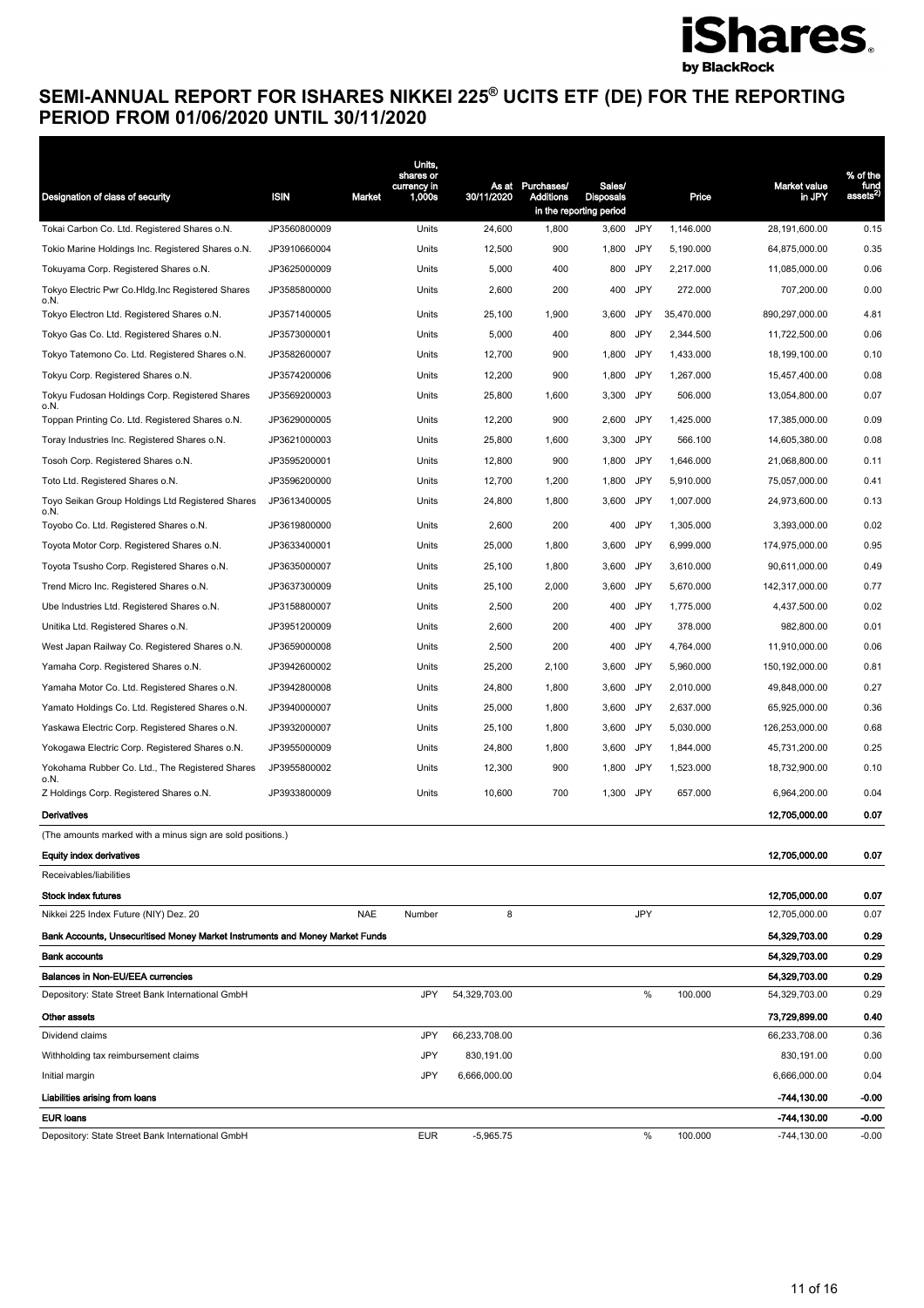

| Designation of class of security | <b>ISIN</b><br>Market | Units,<br>shares or<br>currency in<br>1,000s | As at<br>30/11/2020 | Purchases/<br><b>Additions</b> | Sales/<br><b>Disposals</b><br>in the reporting period | Price        | <b>Market value</b><br>in JPY | % of the<br>fund<br>assets <sup>2)</sup> |
|----------------------------------|-----------------------|----------------------------------------------|---------------------|--------------------------------|-------------------------------------------------------|--------------|-------------------------------|------------------------------------------|
| <b>Other liabilities</b>         |                       |                                              |                     |                                |                                                       |              | -21,335,488.00                | $-0.12$                                  |
| Management fee                   |                       | <b>JPY</b>                                   | $-7,234,724.00$     |                                |                                                       |              | $-7,234,724.00$               | $-0.04$                                  |
| Received variation margin        |                       | <b>JPY</b>                                   | $-13,965,000.00$    |                                |                                                       |              | $-13,965,000.00$              | $-0.08$                                  |
| Other liabilities                |                       | JPY                                          | $-135,764.00$       |                                |                                                       |              | $-135,764.00$                 | $-0.00$                                  |
|                                  |                       |                                              |                     |                                |                                                       |              |                               |                                          |
| <b>Fund assets</b>               |                       |                                              |                     |                                |                                                       | JPY          | 18,501,602,134.00             | 100.00                                   |
| Unit value                       |                       |                                              |                     |                                |                                                       | <b>JPY</b>   | 2,643.09                      |                                          |
| Units in circulation             |                       |                                              |                     |                                |                                                       | <b>Units</b> | 7,000,000                     |                                          |

2) Rounding of percentages during the calculation may result in slight rounding differences.

#### Transactions during the reporting period, insofar as these no longer appear in the assets listed:

Securities purchases and sales, investment units and bonds (market allocation on the reporting date)

|                                                                                                                                                |              | Units,                |                  |                  |          |
|------------------------------------------------------------------------------------------------------------------------------------------------|--------------|-----------------------|------------------|------------------|----------|
|                                                                                                                                                |              | shares or<br>currency | Purchases/       | Sales/           | Volume   |
| Designation of class of security                                                                                                               | <b>ISIN</b>  | in 1,000s             | <b>Additions</b> | <b>Disposals</b> | in 1,000 |
| <b>Securities</b>                                                                                                                              |              |                       |                  |                  |          |
| <b>Exchange-traded securities</b>                                                                                                              |              |                       |                  |                  |          |
| <b>Shares</b>                                                                                                                                  |              |                       |                  |                  |          |
| FamilyMart Co. Ltd. Registered Shares o.N.                                                                                                     | JP3802600001 | Units                 | 7.000            | 114,100          |          |
| Nippon Kayaku Co. Ltd. Registered Shares o.N.                                                                                                  | JP3694400007 | Units                 | 1.800            | 28,300           |          |
| NTT DOCOMO INC. Registered Shares o.N.                                                                                                         | JP3165650007 | Units                 | 200              | 2,900            |          |
| Unlisted securities                                                                                                                            |              |                       |                  |                  |          |
| <b>Shares</b>                                                                                                                                  |              |                       |                  |                  |          |
| Sony Financial Holding Inc. Registered Shares o.N.                                                                                             | JP3435350008 | Units                 | 400              | 5,900            |          |
| <b>Derivatives</b>                                                                                                                             |              |                       |                  |                  |          |
| (Option premiums or volume of option transactions implemented in opening transactions, and information on purchases and sales for<br>warrants) |              |                       |                  |                  |          |
| <b>Futures contracts</b>                                                                                                                       |              |                       |                  |                  |          |
| <b>Stock index futures</b>                                                                                                                     |              |                       |                  |                  |          |

## Purchased contracts: 184,500

Underlying(s): Nikkei 225 Stock Average Index (JPY)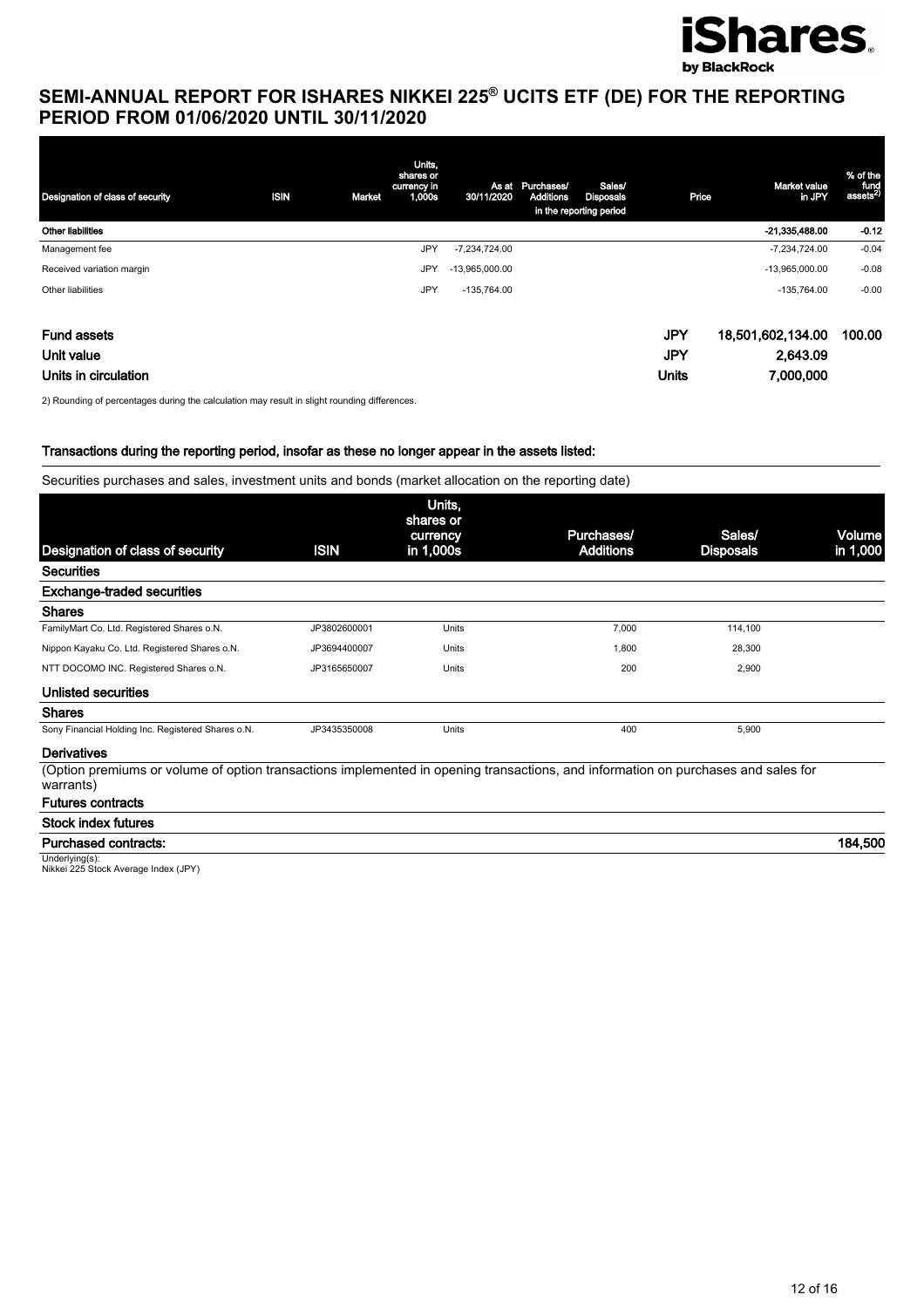

| Profit and Loss Account (incl. Income Adjustment)          |            |                  |
|------------------------------------------------------------|------------|------------------|
| for the period from 01/06/2020 to 30/11/2020               |            |                  |
| I. Income                                                  |            |                  |
| 1. Dividends from foreign issuers (before withholding tax) | <b>JPY</b> | 130,196,641.00   |
| 2. Interest from domestic liquidity investments            | JPY.       | $-91,787.00$     |
| 3. Deduction of foreign withholding tax                    | <b>JPY</b> | -19.892.029.00   |
| Total income                                               | JPY        | 110,212,825.00   |
| II. Expenses                                               |            |                  |
| 1. Interest from borrowings                                | <b>JPY</b> | $-3,338.00$      |
| 2. Management fee                                          | <b>JPY</b> | -41,222,117.00   |
| 3. Other expenses                                          | JPY        | -737.915.00      |
| <b>Total expenses</b>                                      | JPY        | -41,963,370.00   |
| III. Ordinary net income                                   | <b>JPY</b> | 68.249.455.00    |
| IV. Disposals                                              |            |                  |
| 1. Realised gains                                          | <b>JPY</b> | 616,430,088.00   |
| 2. Realised losses                                         | JPY        | -152.226.374.00  |
| Gain/loss on disposals                                     | <b>JPY</b> | 464,203,714.00   |
| V. Annual realised results                                 | <b>JPY</b> | 532,453,169.00   |
| 1. Net change in unrealised gains                          | <b>JPY</b> | 2,490,179,768.00 |
| 2. Net change in unrealised losses                         | <b>JPY</b> | 240,009,090.00   |
| VI. Annual unrealised results                              | <b>JPY</b> | 2,730,188,858.00 |
| VII. Result for the financial year                         | <b>JPY</b> | 3,262,642,027.00 |

The presentation of negative interest has changed compared to the latest annual report. They are now included in "Interest from domestic liquidity investment" instead of "Other expenses". This can lead to a negative amount shown under Interest from domestic liquidity investment.

#### Change in Fund Assets

|                                                            |                       |     | 2020                |
|------------------------------------------------------------|-----------------------|-----|---------------------|
| I. Value of fund assets at the start of the financial year |                       | JPY | 16,444,413,476.00   |
| 1. Distribution for the previous year                      |                       | JPY | -105.722.806.00     |
| 2. Cash inflow / outflow (net)                             |                       | JPY | $-1.101.623.500.00$ |
| a) Proceeds received from sales of units                   | JPY 1,161,243,700.00  |     |                     |
| b) Payments for redemption of units                        | JPY-2,262,867,200.00  |     |                     |
| 3. Income adjustment/cost compensation                     |                       | JPY | 1.892.937.00        |
| 4. Result for the financial year                           |                       | JPY | 3.262.642.027.00    |
| of which unrealised gains                                  | JPY 2,490,179,768.00  |     |                     |
| of which unrealised losses                                 | 240.009.090.00<br>JPY |     |                     |
| II. Value of fund assets at the end of the financial year  |                       | JPY | 18,501,602,134.00   |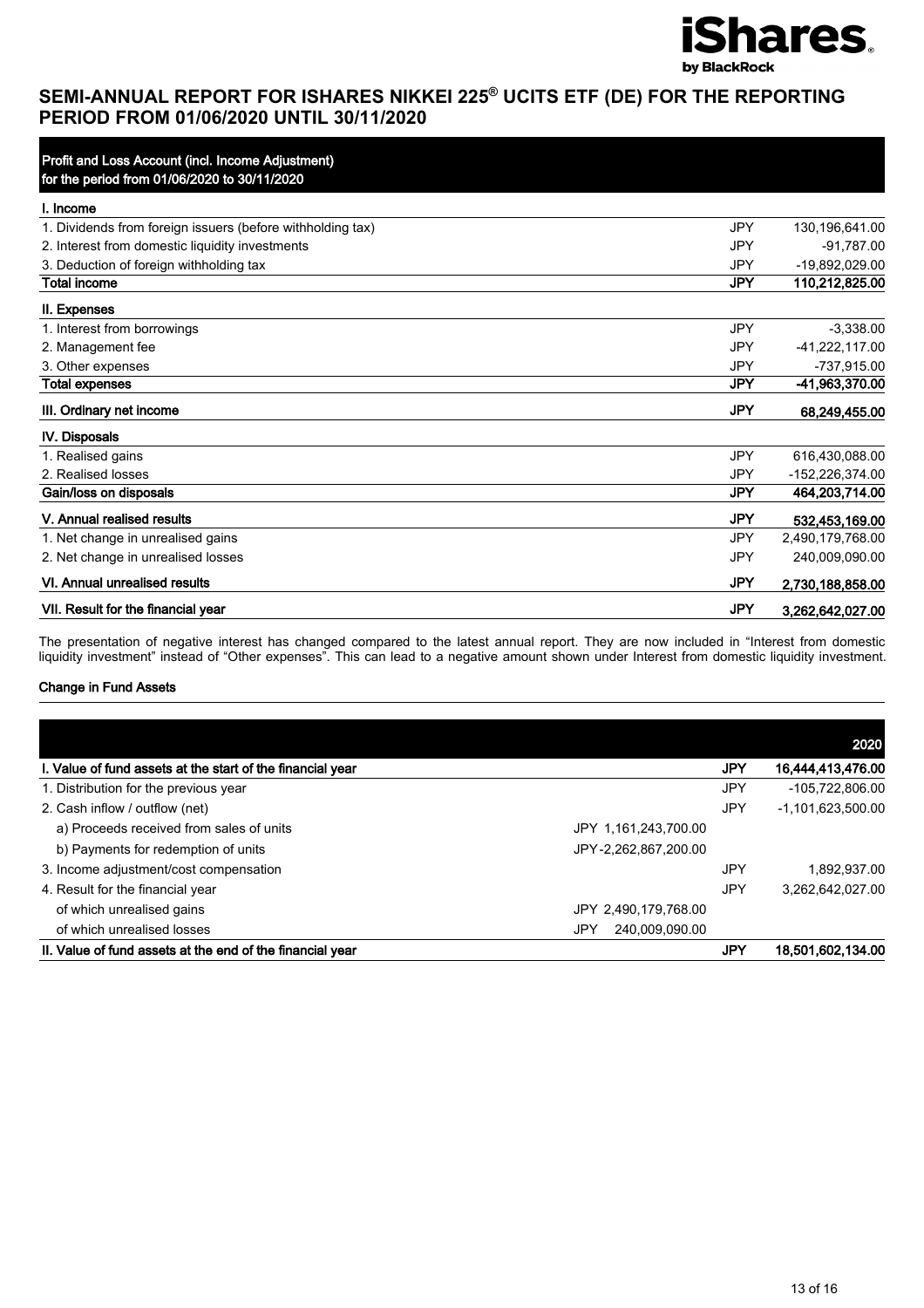

| <b>Notes</b>                                                                |                                                                                                                                                                                                                                                                                                                                                                                                                                                             |                                  |
|-----------------------------------------------------------------------------|-------------------------------------------------------------------------------------------------------------------------------------------------------------------------------------------------------------------------------------------------------------------------------------------------------------------------------------------------------------------------------------------------------------------------------------------------------------|----------------------------------|
| Other information                                                           |                                                                                                                                                                                                                                                                                                                                                                                                                                                             |                                  |
| <b>Investment Accounting and Valuation Ordinance (KARBV)</b>                | Number of fund units in circulation and value of a fund unit on the reporting date pursuant to Article 16 Para. 1 No. 1 of the German Capital                                                                                                                                                                                                                                                                                                               |                                  |
| Unit value                                                                  | <b>JPY</b>                                                                                                                                                                                                                                                                                                                                                                                                                                                  | 2,643.09                         |
| Units in circulation                                                        | Units                                                                                                                                                                                                                                                                                                                                                                                                                                                       | 7,000,000                        |
|                                                                             | Information on the valuation process for assets pursuant to Article 16 Para. 1 No. 2 KARBV                                                                                                                                                                                                                                                                                                                                                                  |                                  |
| Security prices and market prices                                           |                                                                                                                                                                                                                                                                                                                                                                                                                                                             |                                  |
|                                                                             | The fund assets are valued on the basis of the following market prices:                                                                                                                                                                                                                                                                                                                                                                                     |                                  |
| Derivatives:                                                                | Closing prices on the respective valuation dates                                                                                                                                                                                                                                                                                                                                                                                                            |                                  |
| All securities:                                                             | Closing prices on the respective valuation dates                                                                                                                                                                                                                                                                                                                                                                                                            |                                  |
| exchange price.<br>consideration current market conditions.                 | The valuation of assets generally took place during the financial year and at the balance sheet date on the basis of the last traded stock<br>Assets not admitted for trading on stock exchanges nor admitted to another regulated market or included in such market, or for which no tradable<br>value is available, are valued at current market values, which shall be assessed with due care using appropriate valuation models and taking into         |                                  |
|                                                                             | Derivatives admitted for trading on a stock exchange or another regulated market are valued at the closing price on the relevant valuation date.                                                                                                                                                                                                                                                                                                            |                                  |
| payable.                                                                    | Money in bank accounts and existing receivables are valued at their current nominal value. Existing liabilities are reported at the amounts                                                                                                                                                                                                                                                                                                                 |                                  |
|                                                                             | Exchange Rate(s) or Conversion Factor(s) (bulk quoting) as at 30/11/2020                                                                                                                                                                                                                                                                                                                                                                                    |                                  |
| Euro                                                                        | (EUR)                                                                                                                                                                                                                                                                                                                                                                                                                                                       | $0.00802 = 1$ Japanese Yen (JPY) |
| Market key                                                                  |                                                                                                                                                                                                                                                                                                                                                                                                                                                             |                                  |
| a) Futures exchanges                                                        |                                                                                                                                                                                                                                                                                                                                                                                                                                                             |                                  |
| NAE                                                                         | Chicago - Chicago Mercantile Exchange (CME) - Index and Option Market (IOM)                                                                                                                                                                                                                                                                                                                                                                                 |                                  |
| Index fund information pursuant to Article 16 Para. 2 KARBV                 |                                                                                                                                                                                                                                                                                                                                                                                                                                                             |                                  |
|                                                                             | Tracking error level at the end of the reporting period pursuant to Section 16 Para. 2 No. 1 KARBV                                                                                                                                                                                                                                                                                                                                                          | 1.20 percentage points           |
|                                                                             | Further information necessary for understanding the report pursuant to Section 7 No. 9 d) KARBV                                                                                                                                                                                                                                                                                                                                                             |                                  |
|                                                                             | Explanation of the calculation of net change in unrealised gains and losses                                                                                                                                                                                                                                                                                                                                                                                 |                                  |
| totals at the end of the financial year with those at the beginning.        | Determination of net change in unrealised gains and losses takes place by means of comparing, in each financial year, the valuations of assets<br>included in the unit price with the relevant historical purchase prices, the level of the positive differences in the sum of unrealised gains included,<br>the level of the negative differences in the sum of unrealised losses included and by determining the net changes from a comparison of the sum |                                  |
|                                                                             | Additional notes in accordance with Regulation (EU) 2015/2365 on securities financing transactions                                                                                                                                                                                                                                                                                                                                                          |                                  |
| return swaps.                                                               | In the period under review, no transactions as defined by Article 3 No. 11 and No. 18 of Regulation (EU) 2015/2365 on transparency of securities<br>financing transactions and of reuse and amending Regulation (EU) No 648/2012 were carried out, i.e. securities financing transactions or total                                                                                                                                                          |                                  |
| Munich, 30 November 2020<br>BlackRock Asset Management Deutschland AG (KVG) |                                                                                                                                                                                                                                                                                                                                                                                                                                                             |                                  |

R. Sellen ( M. Meng

Peter Scharl **Harald Klug**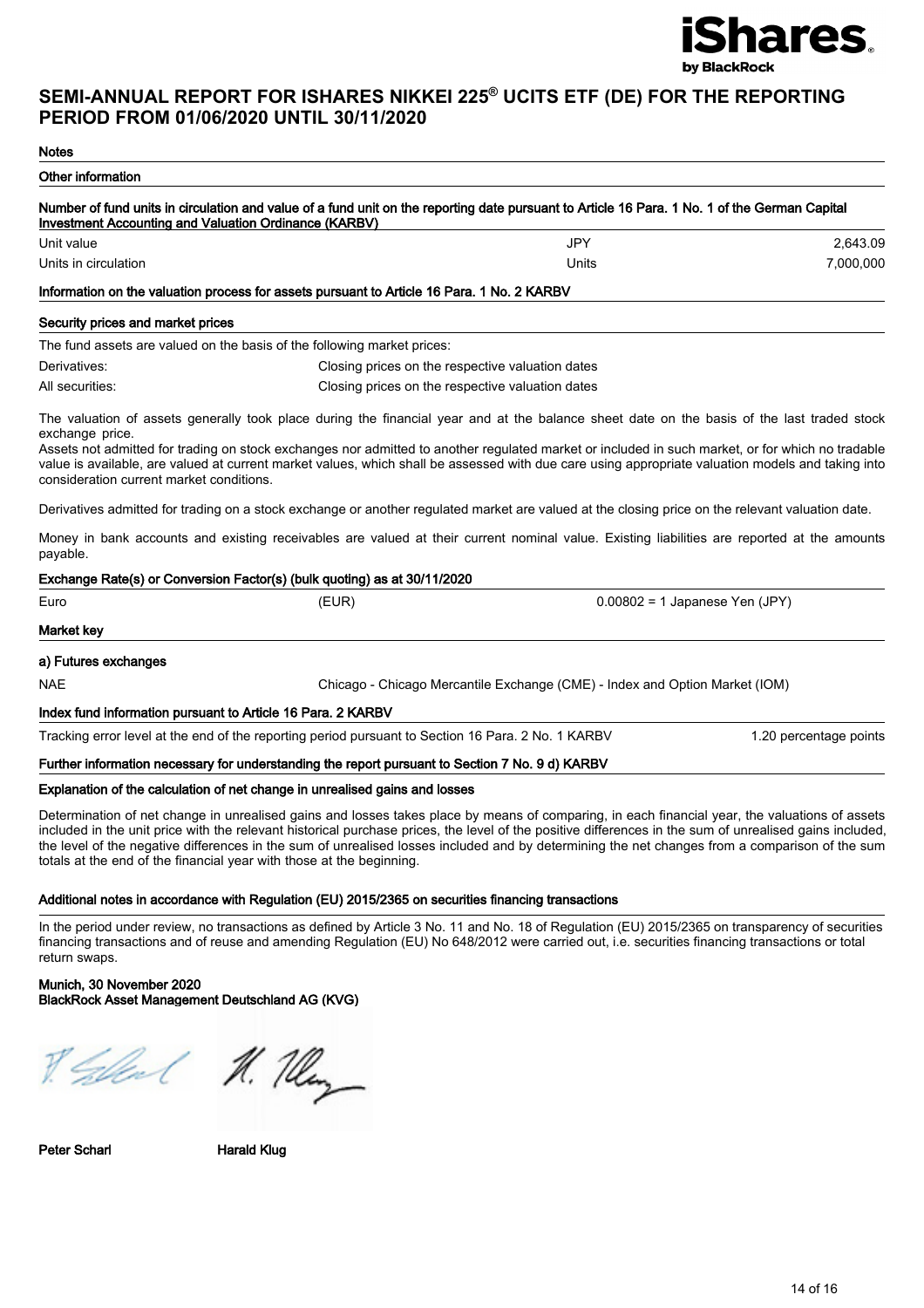

#### General Information

### Management Company

BlackRock Asset Management Deutschland AG Lenbachplatz 1 80333 Munich

Share capital as at 31/12/2019: 5 Mio. EUR Liable equity as at 31/12/2019: 43.50 Mio. EUR

#### Shareholder

BlackRock Investment Management (UK) Limited

#### Management

Dirk Schmitz Chairman of the Management Board Frankfurt

Harald Klug Member of the Management Board Munich

Peter Scharl Member of the Management Board Munich

#### Supervisory Board

Michael Rüdiger (Chairman)\* independent member of supervisory boards and boards of foundations Utting am Ammersee

Stacey Mullin BlackRock, Managing Director, COO EMEA London, UK

Stephen Cohen (Deputy Chairman) BlackRock, Managing Director, Head of Sales EMEA iShares London, UK

Harald Mährle\*\* Managing Partner, Raymond James Corporate Finance GmbH Munich

#### **Depository**

State Street Bank International GmbH Brienner Straße 59 80333 Munich, Germany

#### Auditor

Deloitte GmbH Audit company Rosenheimer Platz 4 81669 Munich, Germany

(\*) since 01/07/2020 (\*\*) until 01/07/2020